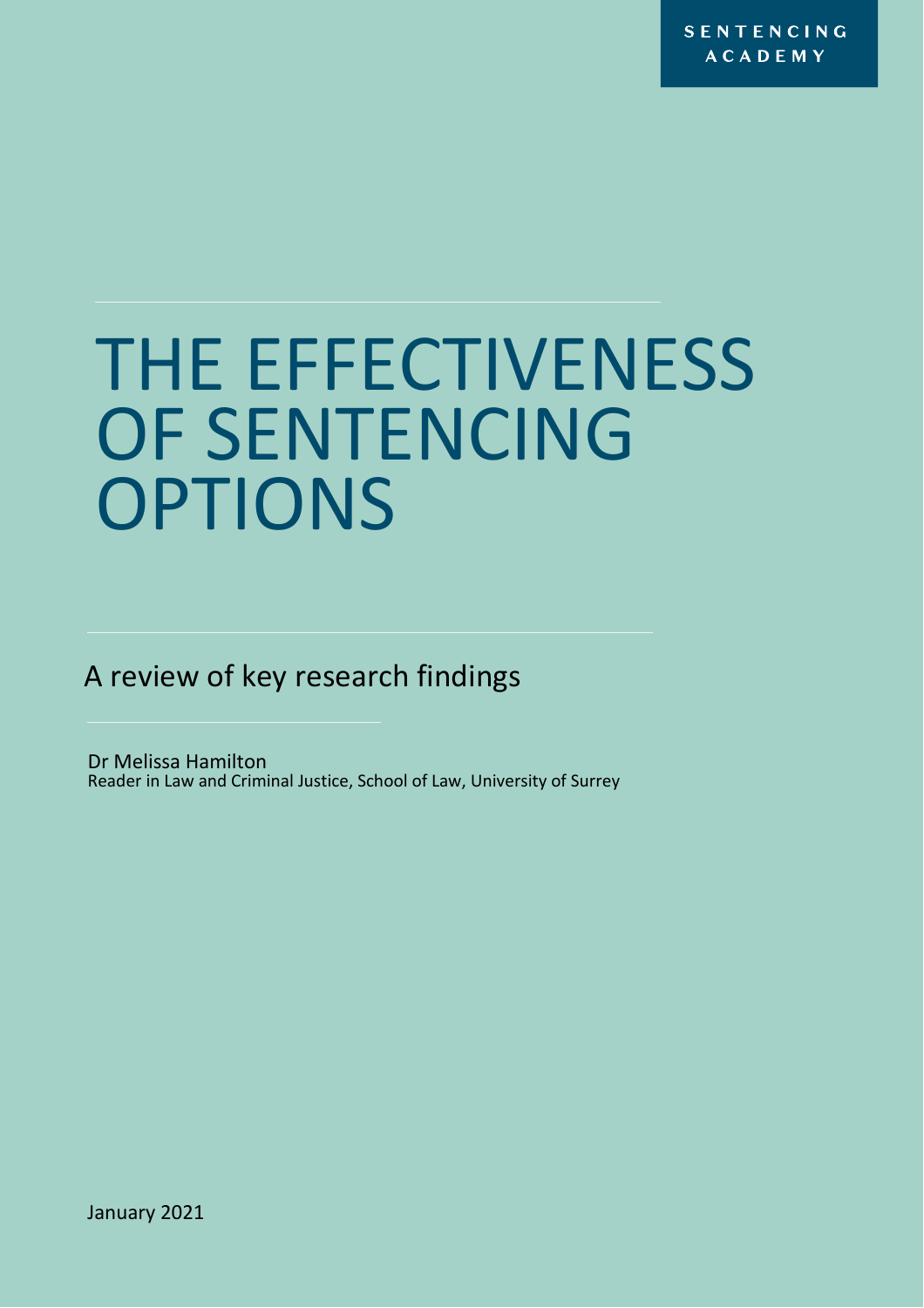## EXECUTIVE SUMMARY

- Reducing re-offending is one of five key sentencing objectives in England and Wales. Courts employ a range of sentences, from discharges to imprisonment. This paper summarises findings from the latest research exploring the relative effectiveness of the principal sanctions for more serious offending: immediate imprisonment, suspended sentence orders and community orders.
- In recent years, researchers have evaluated the relative effectiveness of these different sanctions by comparing the re-offending rates of those who have served a sentence of immediate imprisonment to those who served instead a community order or suspended sentence order.
- Comparing re-offending rates associated with different sanctions is challenging because high risk offenders are more likely to be sentenced to custody. This may explain why short sentences of imprisonment are associated with higher re-offending rates than community orders and suspended sentence orders.
- Recent research by the Ministry of Justice and other agencies compared re-offending rates for immediate imprisonment, suspended sentence orders and community orders, having first controlled for other explanatory factors. Re-offending rates for offenders sentenced to short terms of immediate imprisonment were higher than rates for offenders sentenced to either a community order or a suspended sentence order. Re-offending rates for offenders sentenced to community orders are typically higher than those given suspended sentence orders.
- It is too early to know whether the introduction of supervision upon release for short-term custodial sentences has been effective in reducing re-offending because of additional changes implemented around the same time.
- More research is needed to determine whether the type of sentence is related to re-offending rates by gender and ethnicity and to determine how different sentences meet the criminogenic needs of offenders and how they improve their lives more generally.
- Research should use longer follow-up periods to better evaluate the impact of sentences on long-term desistance.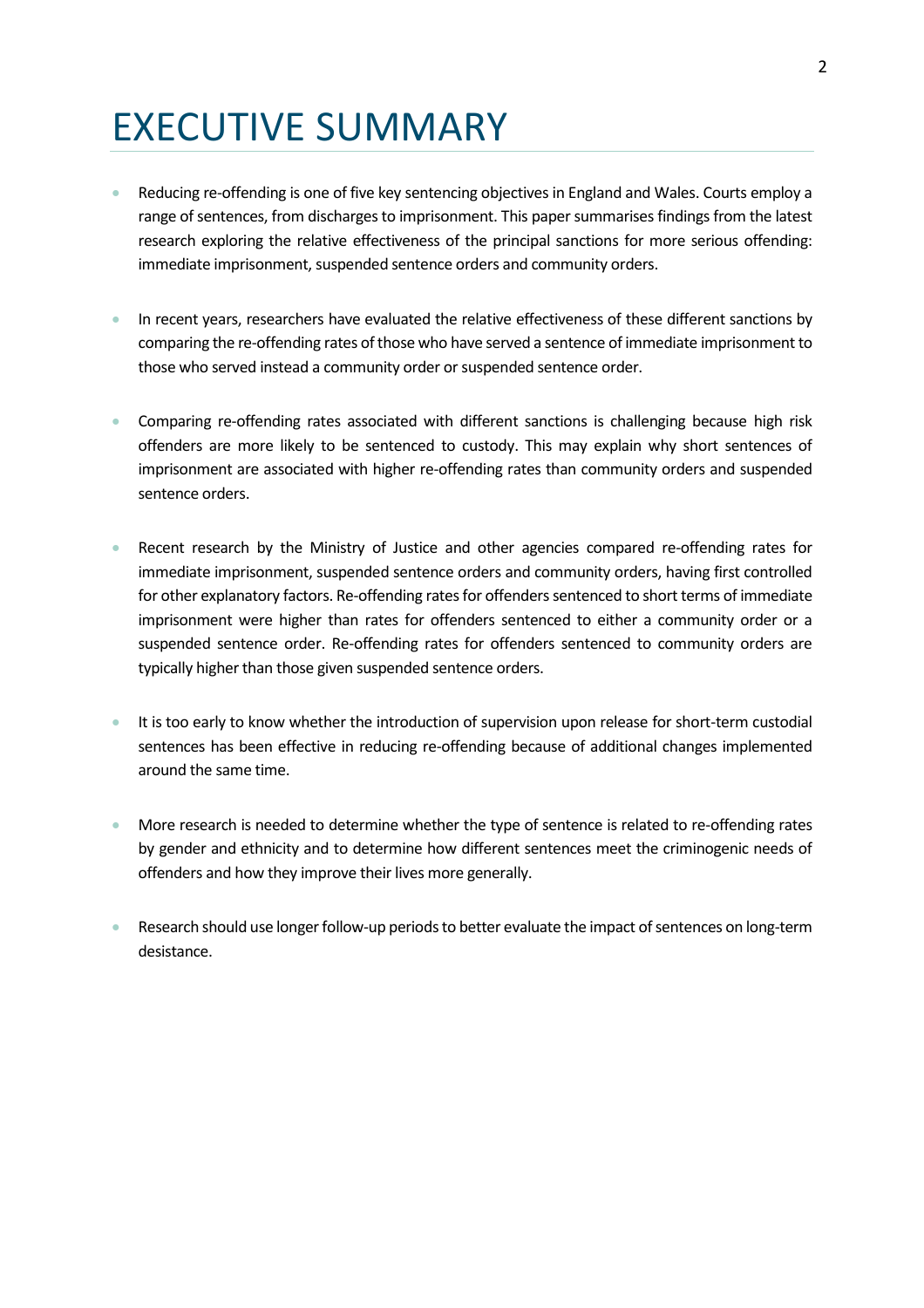### **CONTENTS**

| 1. Scope of Review                                   |    |
|------------------------------------------------------|----|
| 2. Background                                        | 04 |
| 3. Defining Effectiveness                            | 08 |
| 4. Re-offending Rates and the Principal Sentences    | 10 |
| 5. Comparing Re-offending Rates with Matched Samples | 13 |
| 6. Research Priorities                               | 16 |
| 7. Summary and Conclusion                            | 18 |
| <b>References</b>                                    | 19 |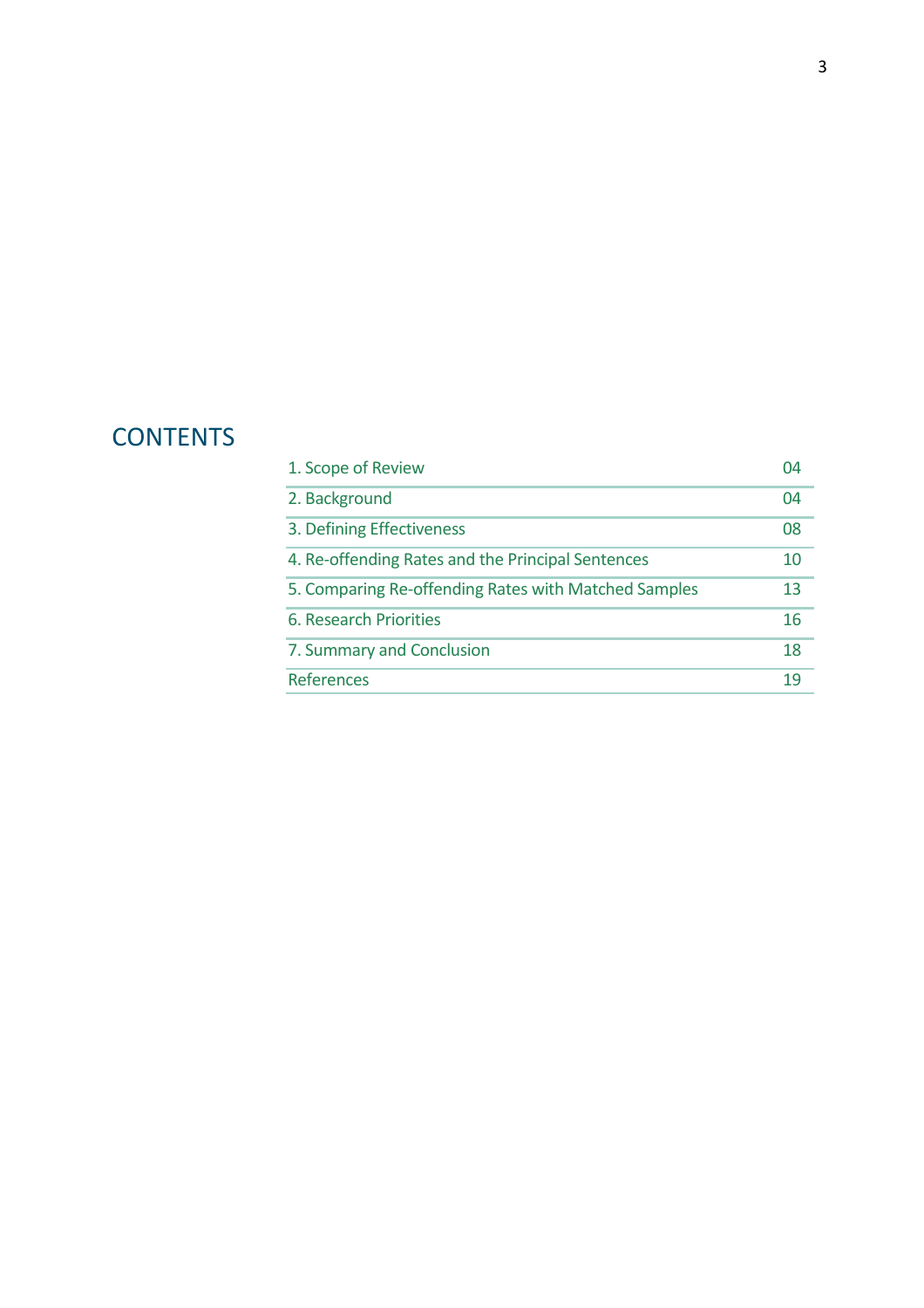### <span id="page-3-0"></span>1. SCOPE OF REVIEW

The purposes of sentencing were first specified in statute in the Criminal Justice Act 2003 and include punishment and the prevention of crime. This paper focuses on the possible preventive effectiveness of key criminal sanctions. Re-offending rates are the most common measure of effectiveness – although others have been proposed (and are discussed below). At sentencing, courts attempt to prevent further offending through the imposition of sanctions which deter, incapacitate, or rehabilitate offenders. To this end, sentencers employ a range of different disposals including: immediate custody; suspended sentence orders; community orders; and fines. $1$  This paper reviews the latest evidence relating to the effectiveness of the first three of these sentences and summarises the latest cost estimates of different disposals.

The first part of this paper provides background information about effectiveness and re-offending. The paper then summarises research which compares the re-offending rates associated with different sanctions uncorrected for variables which may explain these differences. Then it describes findings from Ministry of Justice research (and other agencies) which compares re-offending rates after controlling for other relevant variables such as offenders' prior records and their risk of reoffending. As will be seen, the two bodies of research reach the same general conclusions. The paper concludes by noting some important research priorities.

### <span id="page-3-1"></span>2. BACKGROUND

In England and Wales, sentencing is based on five key objectives: punishment, the reduction of crime; reparation; rehabilitation; and public protection.<sup>2</sup> Three of these purposes – crime reduction, rehabilitation and protecting the public – share a broader aim of reducing re-offending. The recent White Paper, *A Smarter Approach to Sentencing*, expressed concerns about repetitive crime by lowlevel and repeat offenders (Buckland 2020). The revolving door of justice carries great financial costs: The total estimated economic and social cost in England and Wales of re-offending by adults is £16.7 billion (Newton et al. 2019). This estimate includes expenses in relation to future crime, the consequences of crime and responses to crime.

<sup>1</sup> For very low level offending a court may instead impose either a conditional or absolute discharge.

<sup>2</sup> Section 57 of the Sentencing Code.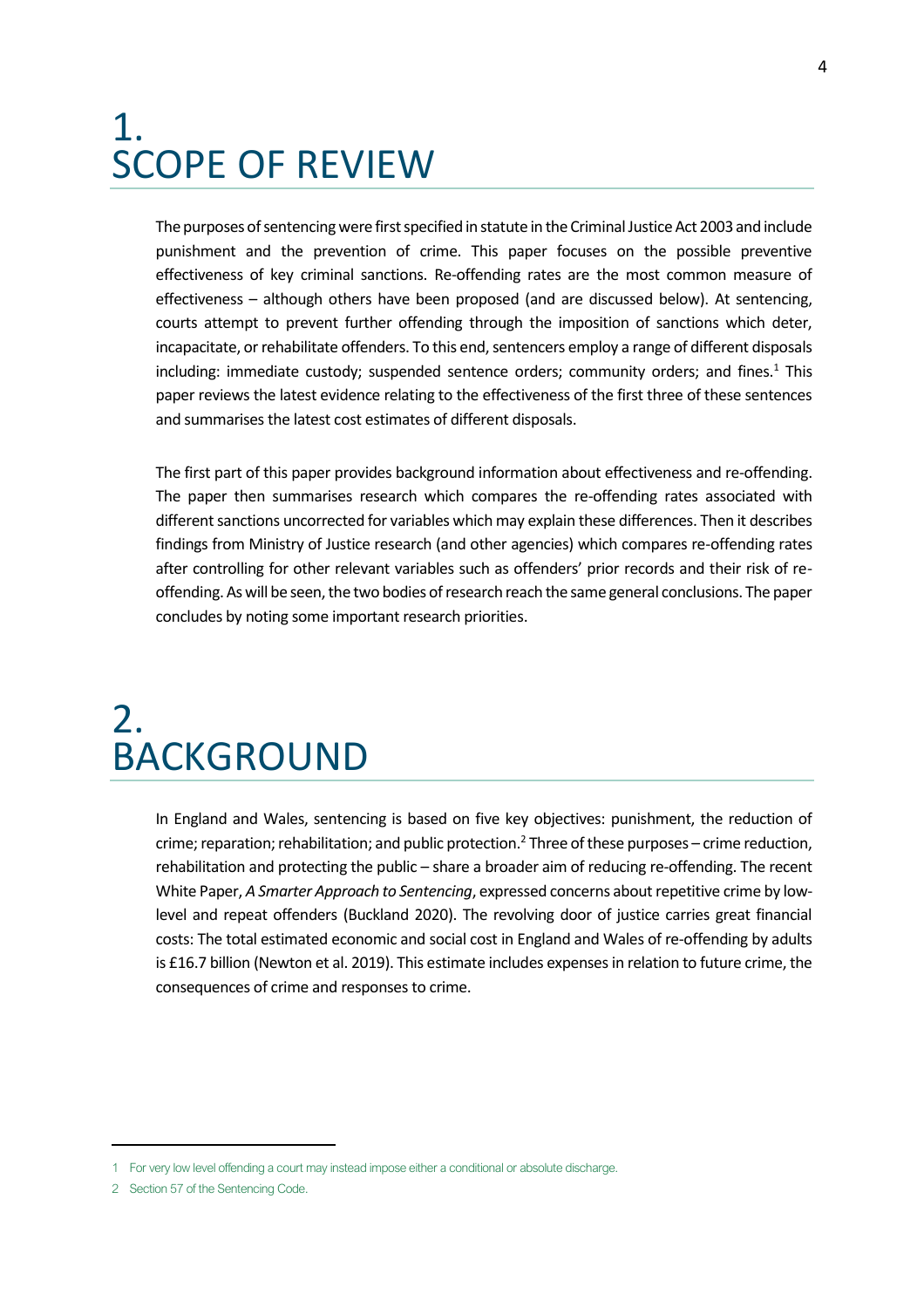#### *The Principal Sentences Available in England and Wales*

When determining which sanction to impose, courts in England and Wales apply a "custody threshold" at sentencing. This means that a court must not impose a custodial sentence unless it is of the opinion that the offence was sufficiently serious that neither a fine nor a community sentence would be justified.<sup>3</sup> This provision attempts to ensure that imprisonment is reserved for the most serious offences (Sentencing Council 2017). Courts have a range of different sentences to deploy at sentencing. The principal disposals for more serious offending include the following:<sup>4</sup>

Determinate prison sentences require immediate custody.<sup>5</sup> Offenders serve a fixed period of time in prison before automatic release. Offenders sentenced to determinate prison terms generally serve half of the period in prison and the remainder on licence in the community (although the picture is now a little more complicated as recent reforms to release arrangements mean that offenders serving longer sentences for certain sexual or violent offences have to serve two-thirds of their determinate term in custody before being released). If the person breaches any of the licence conditions, or commits any further offences during the licence period, he or she may be returned to prison.

Suspended sentence orders (SSOs) involve the imposition of a custodial sentence which is then suspended for a period to allow the offender to remain in the community. A custodial sentence of between 14 days to two years may be suspended and the suspension period may last up to two years. A sentencing judge may, but need not, impose one or more requirements upon the offender during the operational period of the SSO (the available requirements are the same as may be attached to a community order, specified below). If the person breaches any requirement imposed or commits a new offence, the court may order the person to serve their original custodial sentence. An SSO is considered a custodial sentence; before imposing an SSO the court must decide that the custody threshold has been crossed.

A community order can last up to 36 months and must include at least one specified requirement. When imposing a community order, courts select from a menu of requirements to address the offender's needs and to promote his or her rehabilitation. In addition, the court must impose at least one condition that is punitive in nature. A court can impose any one or more of the following:<sup>6</sup>

<sup>3</sup> Section 230 of the Sentencing Code, replicating the earlier provision from the Criminal Justice Act 2003, states: 'The court must not pass a custodial sentence unless it is of the opinion that the offence, or the combination of the offence and one or more offences associated with it, was so serious that neither a fine alone nor a community sentence can be justified for the offence'.

<sup>4</sup> Other sentences not discussed further in this paper include financial penalties and conditional and absolute discharges (whereby the person does not face an immediate punishment but is recorded as having a criminal record). This paper also does not consider out-ofcourt disposals.

<sup>5</sup> Some offenders receive indeterminate prison sentences -- custodial sentences without a fixed release date. These offenders serve a minimum amount of time in prison (the minimum term) before being considered for release by the Parole Board. Release will only be directed by the Parole Board if it is satisfied that it is no longer necessary for the protection of the public for the person to remain in custody.

<sup>6</sup> Section 201 of the Sentencing Code.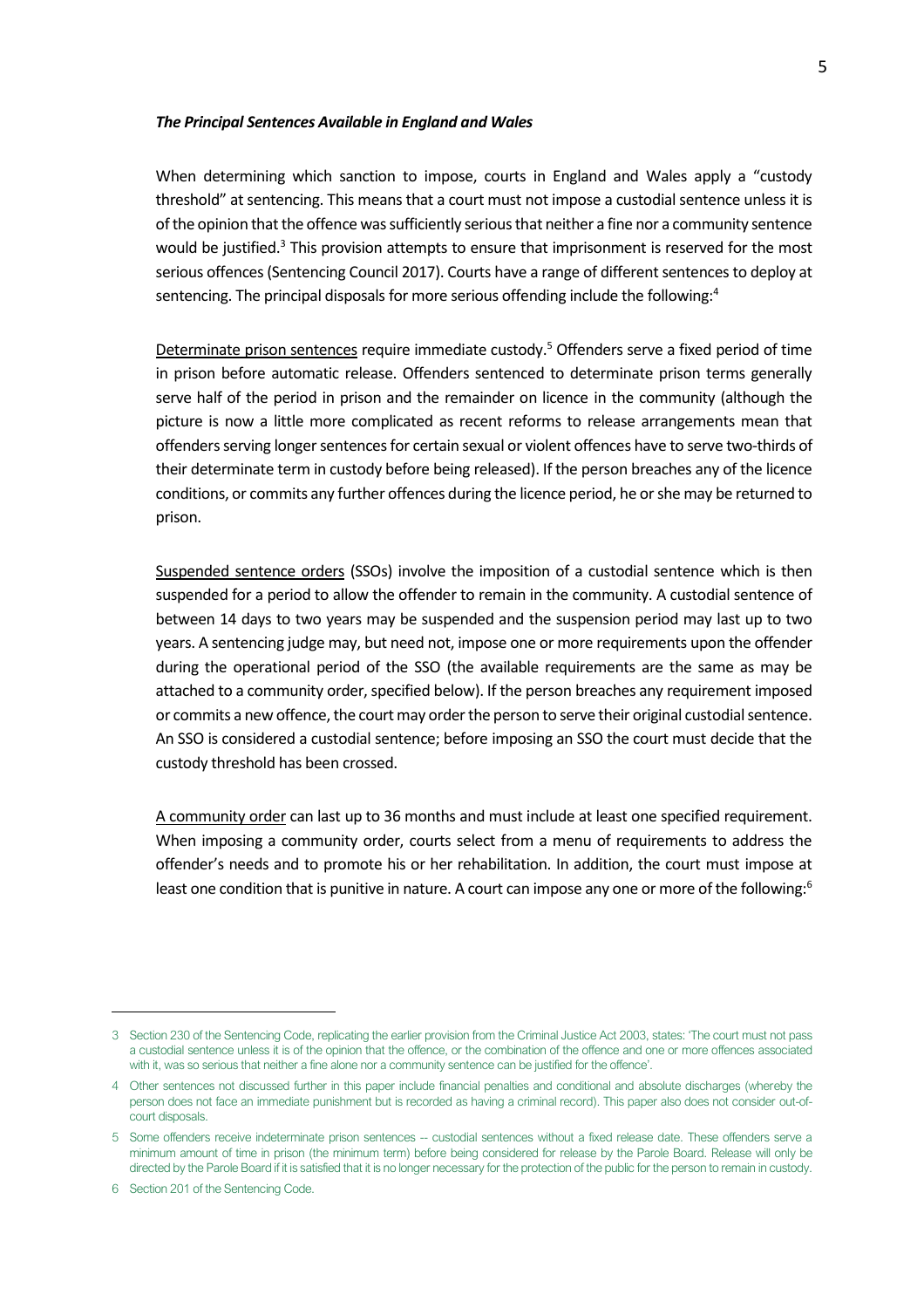- \* Unpaid work requirement
- \* Rehabilitation activity requirement
- \* Programme requirement
- \* Prohibited activity requirement
- \* Curfew requirement
- \* Exclusion requirement
- \* Residence requirement
- \* Foreign travel prohibition requirement
- \* Mental health requirement
- \* Drug Rehabilitation requirement
- \* Alcohol treatment requirement
- \* Alcohol abstinence and monitoring requirement
- \* Attendance centre requirement
- \* Electronic compliance monitoring requirement
- \* Electronic whereabouts monitoring requirement

In the year ending March 2020, the following distribution of sentences was recorded across England and Wales: Fines (78%), immediate custody (7%), community orders (7%), suspended sentence orders (3%) and conditional discharges (3%) (Ministry of Justice 2020a). Although fines are the most common sentence, this report examines immediate sentences of imprisonment, suspended sentences orders and community orders. There are several reasons for this focus. First, these three sanctions are the most expensive to administer and therefore need to be scrutinised most closely. Second, they attract the most media attention and public interest. Third, these three disposals often overlap in terms of the offenders on whom they are imposed. Under the sentencing regime in England and Wales, even if the case has passed the custody threshold, there may be reason to suspend the prison sentence or even impose a high-end community order. In cases which only just cross the custody threshold a court may consider immediate imprisonment, an SSO or a community order.

#### *Costs of Principal Sentences*

The costs of different sentences vary greatly. The Ministry of Justice does not routinely publish the costs of community orders and SSOs. However, the 2014/15 National Offender Management Service Business Plan noted that in 2012/13 the average cost per community order/SSO was £4,305 compared to an average cost of £36,808 for a prison place (National Offender Management Service 2014, p. 35). The costs of community-based supervision will of course vary, depending on the number and type of requirements imposed on the individual. The difference in costs between imprisonment and community-based sanctions has recently become more significant: 'The search for effective alternatives to custody has become even more urgent following the recent recession and the demand for governments to make cuts in public services, including the criminal justice system' (Abramovaite, et al. 2018, pp. 800-801). The renewed focus on alternative sanctions reflects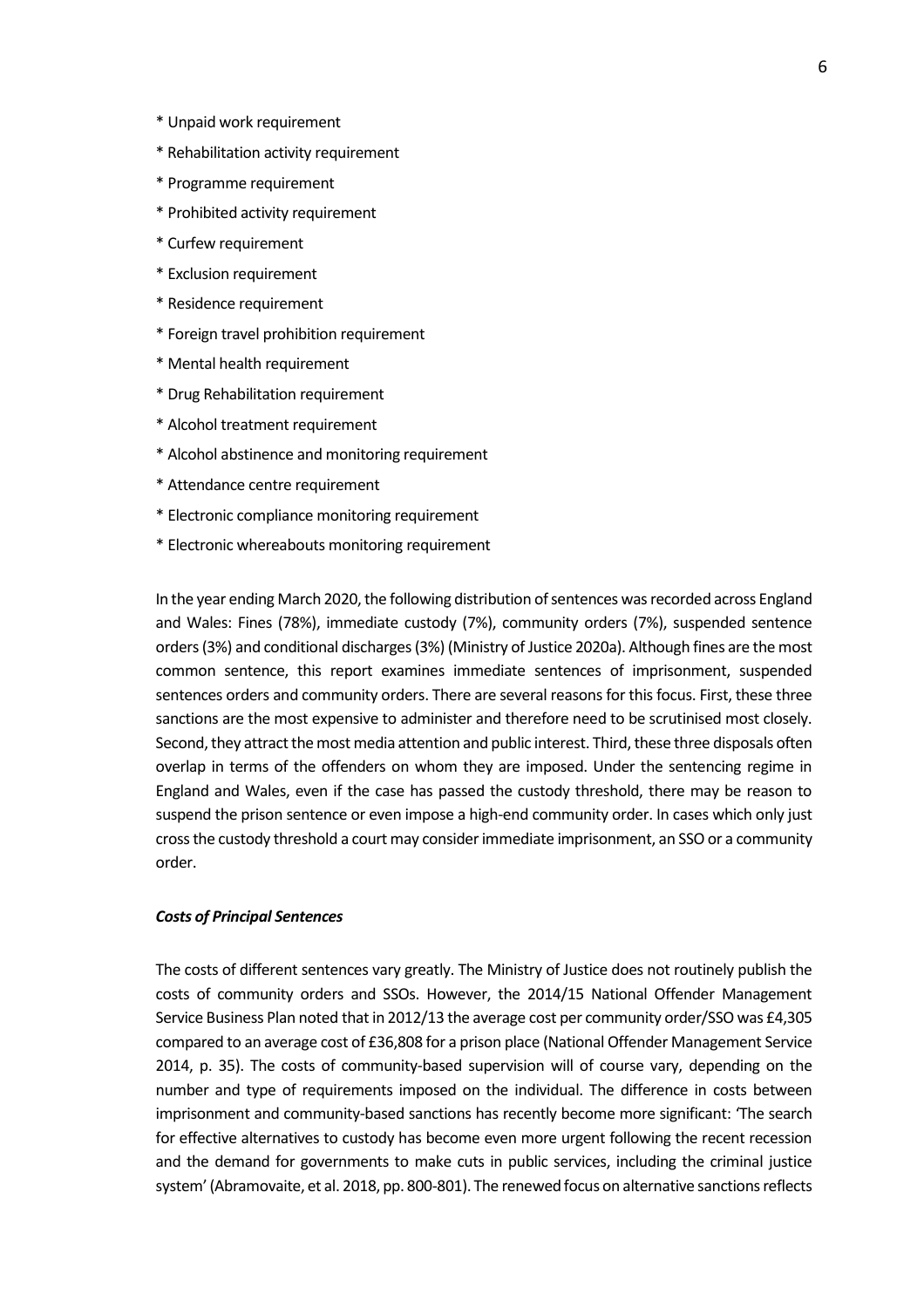the fact that prisons in England and Wales are operating near capacity and the coronavirus pandemic has exacerbated the risks of imprisonment (Pope et al. 2020).

#### *Rate of Imprisonment and Relationship Between Prison Populations and Crime Rates*

The imprisonment rate in England and Wales is currently higher than most other European countries (Walmsley 2018). As the Lord Chief Justice noted in a recent speech, the length of custodial sentences has been increasing in recent years.<sup>7</sup> The imprisonment rate and the average sentence length imposed have both been increasing steadily. The custody rate for indictable offences<sup>8</sup> rose from 24.1% in 2010 to 35.1% in 2020, $9$  an increase of 46%. Much of this increase is more recent: the first half of the decade saw an 11% increase in the custody rate for indictable offences, while the increase from 2015-2020 was 28%. Over the decade 2010-2020, the average custodial sentence length for all offences rose from 13.8 months to 19.5 months, an increase of 34%.<sup>10</sup>

The use of imprisonment may prevent crime through incapacitating effects, specific deterrence (i.e. encouraging the individual not to re-offend) and general deterrence (i.e. encouraging others not to offend). However, imprisonment itself can create criminogenic effects in facilitating criminal behaviour.

#### *The Use of Imprisonment as a Potential Contributor to Re-offending*

Offenders are sent to prison, in part, to prevent further offending, but imprisonment may also contribute to future offending.<sup>11</sup> There are a number of explanations for this apparent paradox. Exprisoners may lose many of the protective benefits that living in the community offers, including employment opportunities, pro-social relationships and safe housing (Sapouna et al. 2015). While in custody, prisoners have opportunities to interact with other individuals who may reinforce and encourage offending behaviours. Further, imprisonment labels ex-prisoners as 'deviant' and this may impede their efforts to lead crime-free lives after release (Abramovaite et al., 2018). Recent research has found that longer terms of imprisonment have adverse, criminogenic effects by reducing the opportunities for employment, housing, benefits and marriage (e.g. Ramakers et al. 2017). Short terms of imprisonment may be particularly counter-productive in different ways. The early weeks of imprisonment are often chaotic and transitioning back to the community is often challenging. Finally, the limited time in detention may be insufficient for rehabilitation programming to be successful (Cracknell 2018).

<sup>7</sup> Lord Chief Justice of England and Wales, UCL Judicial Institute Annual Lecture, 9 December 2020.

<sup>8</sup> An indictable offence is either an either way offence (an offence that can be tried in either the magistrates' courts or the Crown Court) or an indictable only offence (which can be tried only in the Crown Court). These are the most serious offences.

<sup>9</sup> Ministry of Justice (2020) *Criminal justice system statistics quarterly: June 2020*, Table Q5.2b. The custody rate increased more sharply for some high-volume offence categories. The custody rate for theft rose by 58% while for fraud it rose by 56%.

<sup>10</sup> Ministry of Justice (2020) *Criminal justice system statistics quarterly: June 2020*, Table Q5.2c. Certain offence categories showed much higher increases: the average custodial sentence length for robbery over this period rose from 33.8 months to 53.7 months, an increase of 59%, while average sentence lengths for fraud rose by 85%.

<sup>11</sup> The authors of a comprehensive research review concluded: 'A good deal of evidence indicates that incarceration, on average, increases the offending of those incarcerated' (Kleck and Sever, 2018, p. 305). More recently a review conducted by the Queensland Sentencing Advisory Council concluded that: 'At best, imprisonment has a marginal effect on recidivism. At worst, imprisonment increases the likelihood of reoffending' (Gelb et al. 2019, xii).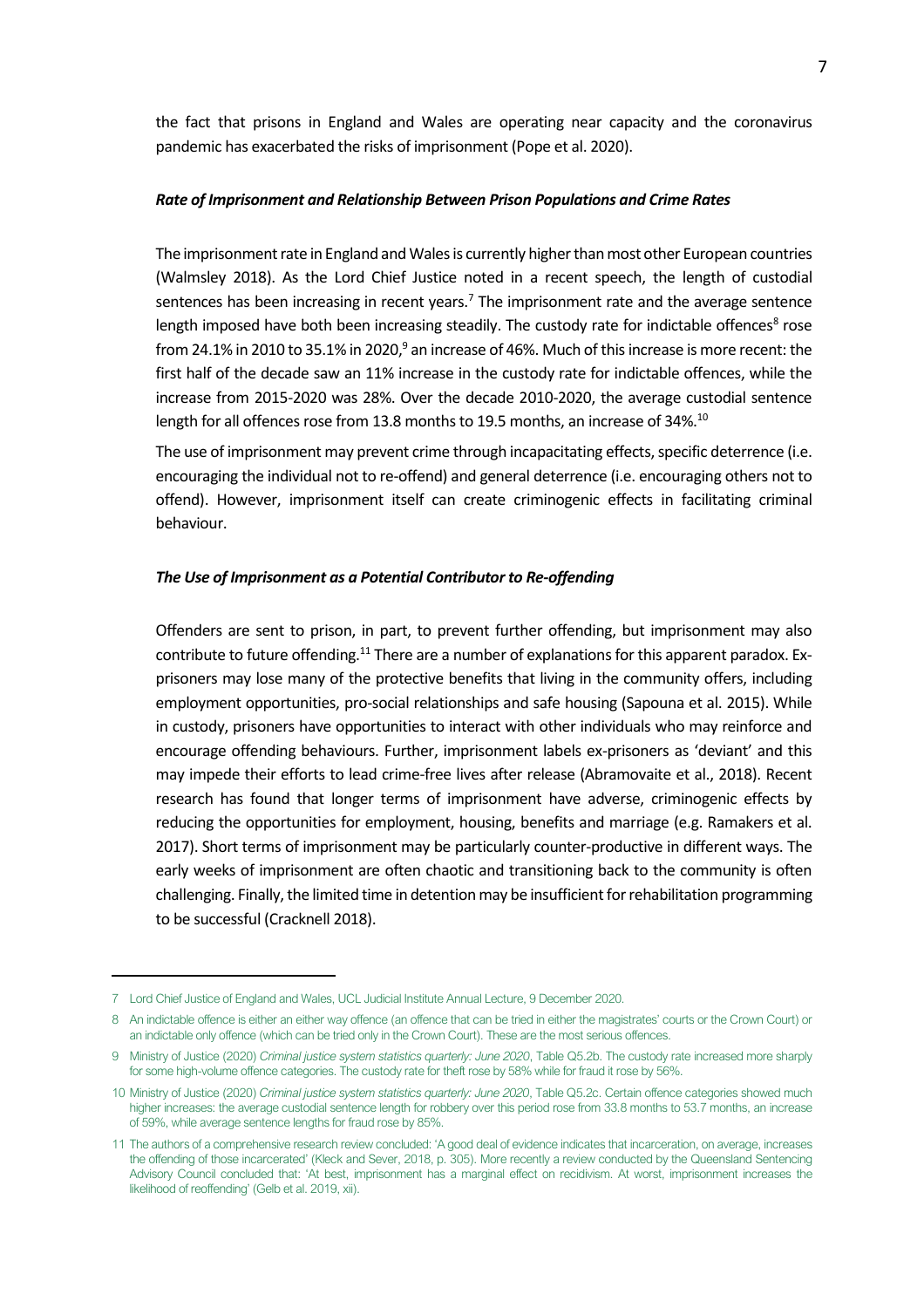### <span id="page-7-0"></span>3. DEFINING EFFECTIVENESS

In weighing the benefits and consequences of different types of penalties, officials often question which is most 'effective' (Ministry of Justice 2020b). A common research strategy involves comparing the re-offending rates of different disposals. Drawing causal inferences from this research is challenging. Studies that compare re-offending rates by type of sentence can only show a correlation between the type of sentence and the outcome (desistance or re-offending). Many factors other than sentence type may explain offending. For example, people may have particular characteristics that make them more likely to re-offend regardless of the type of sentence imposed and certain crime categories have long been associated with high re-offending rates – again independent of the sentence imposed.

Effectiveness can also have alternate meanings. Policy-makers may wish sentences to be effective in the more complete sense of desistance. Desistance refers to a long-term cessation in criminality for those who had a pattern of offending (Sapouna et al. 2015). Yet studies on re-offending tend to follow ex-offenders for relatively short periods of time (one to three years is common). The absence of offending during those follow-up periods does not necessarily mean that these individuals have achieved desistance. Indeed, the studies tend only to count offences that are known to police and their perpetrators identified as ex-offenders. This means that ex-offenders who commit offences yet who evaded prosecution and punishment may be mistakenly counted as successes. As well, the limited follow-up periods do not necessarily detect desistence where the ex-offenders may have committed new offences outside the short time frame studied.

Effectiveness could also be measured by the extent to which the sentence addressed the individual's criminogenic needs. The term 'needs' here refers to those characteristics and problems that are amenable to treatment and, if addressed, will reduce the individual's likelihood of re-offending. For men, common criminogenic needs include drug/alcohol problems, underemployment and a lack of stable housing. For female offenders, needs may include a history of trauma, fractured family ties and sexual victimisation. Thus, a broader approach to effectiveness would consider how sentences foster improvements for offenders in such life areas as health, employment and family and social networks (Villettaz et al. 2015). Another definition of effectiveness would consider how well different sentences compensate victims or society in general (Mann and Bermingham 2020). Unfortunately, studies provide little information on this version of effectiveness. The emphasis in the effectiveness literature has long been upon re-offending rates over relatively short periods of time, rather than these other, broader conceptions.

#### *Thinking about Risk*

The discussion about the effectiveness of sentencing alternatives (at least in terms of its meaning for reductions in re-offending) confuses different concepts. References to repeat offenders as endangering public safety, for instance, suggest the concern is more specifically about repeat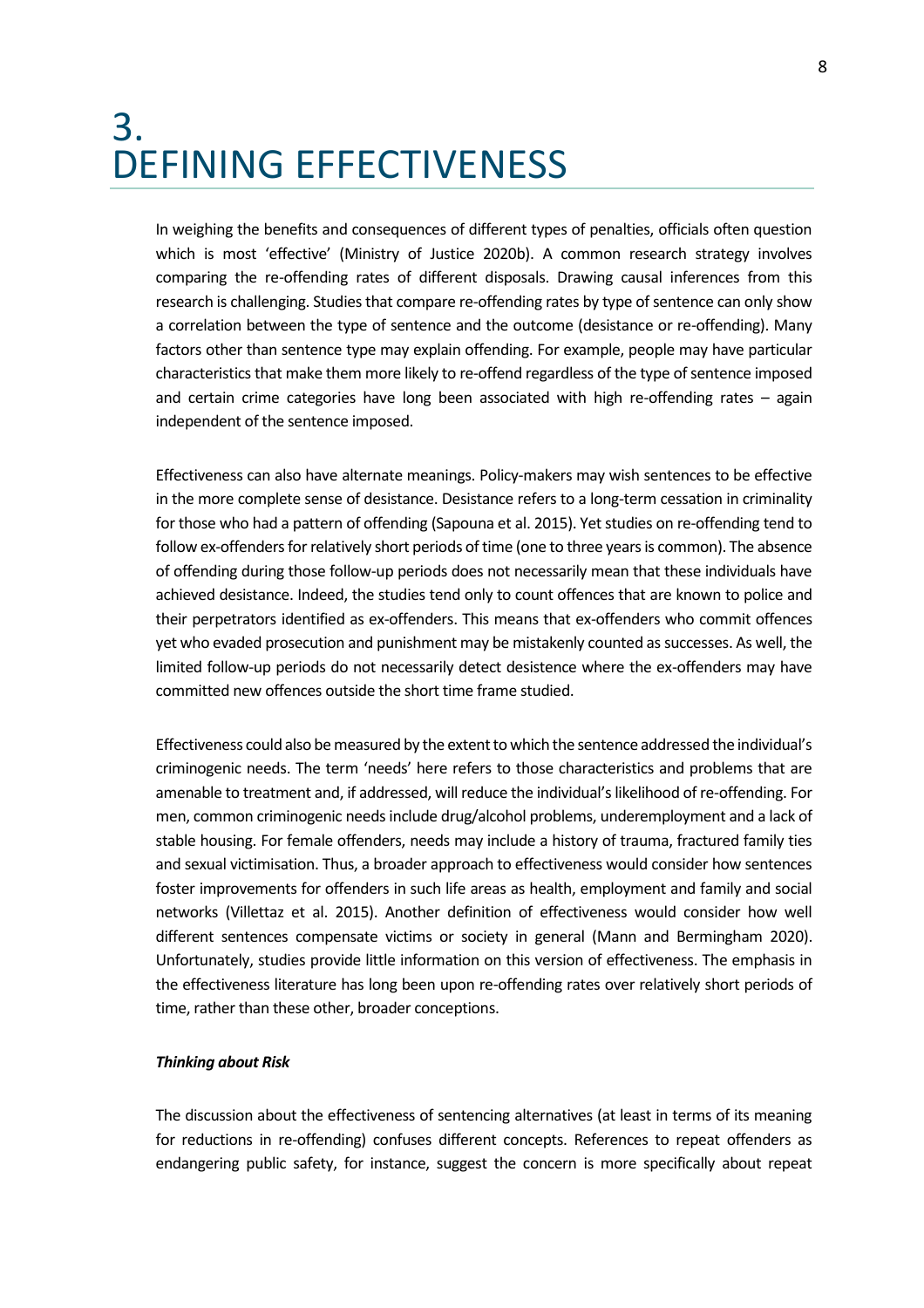offenders who commit serious or violent crimes. Yet many such offenders commit only less serious crimes. Theft convictions, for example, are a common predictor of re-offending. Even when sophisticated risk assessment tools, such as the Offender Group Reconviction Scale (OSGR)<sup>12</sup> used in England and Wales, predict an individual to be at high risk, this result does not necessarily mean a likelihood of committing a serious or violent crime. Instead, a strong likelihood is predicting any re-offending, including quite minor offences.

Consequently, reform proposals should reflect these issues. Repeat offenders may be taxing on criminal justice resources as they cycle in and out of the justice system. But they may distract attention from the small group of individuals who do pose a serious and violent threat to society. The recent White Paper recognises the difference:

*There are some offenders that we consider to be 'prolific'. These offenders commit a large number of generally low-level crimes, and often fail to respond to existing interventions by the court. For these prolific offenders we will continue to consider whether there are innovative ways in which we could tackle their persistent offending*. (Ministry of Justice 2020b, p. 34)

The White Paper provides little detail on these innovations but the implication remains that the current sentencing system which cycles these 'prolific', yet non-serious, offenders in and out of prison is not ideal. Increasing the number or duration of custodial sentences will contribute to the already burgeoning prisons. 'Smarter' sentencing will entail amending current alternatives or creating new penalties that help transform the lives of repeat offenders.

<sup>12</sup> The Offender Group Reconviction Scale (OGRS) is a risk assessment tool used by probation and prison services across England and Wales. Initially deployed in 1996, the OGRS was designed to predict the probability of re-offending by adults discharged from custody or given non-custodial sentences (Howard 2018). OGRS scores are based on age, gender, offence type and criminal history. Higher scores indicate a greater likelihood of re-offending. The OGRS is designed to predict the risk of committing any crime, regardless of severity. Hence, a high score is not equivalent to predicting the offender will commit a serious or violent crime.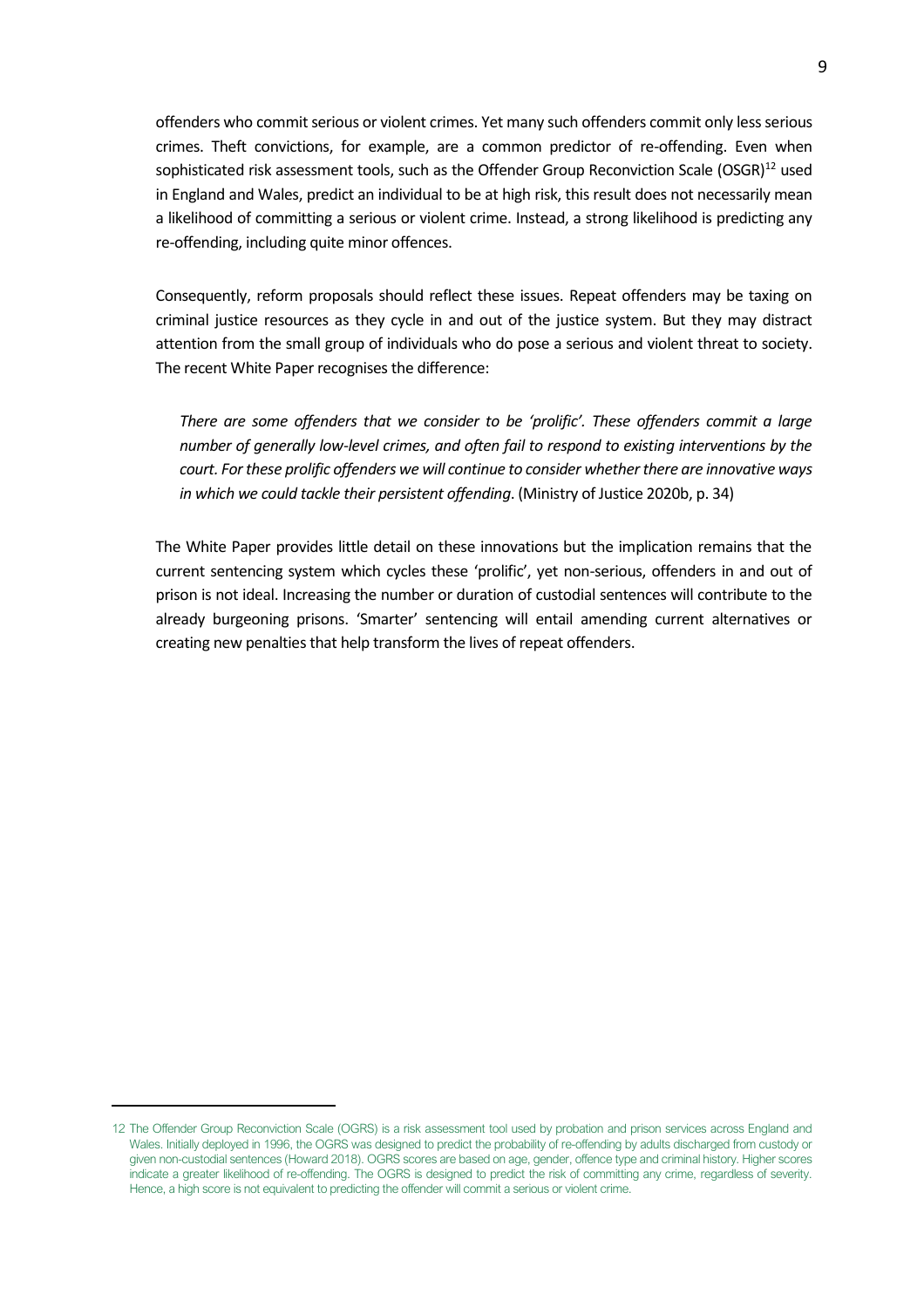### <span id="page-9-0"></span>4. RE-OFFENDING RATES AND THE PRINCIPAL SENTENCES

The Ministry of Justice regularly publishes re-offending rates and recent statistics for England and Wales regarding annual average proven re-offending statistics for adults by sentence type are summarised in Table 1 (Ministry of Justice 2020c). This table notes the percentage of recidivists in each category, the average number of offences committed per re-offender and the average risk score for the offenders who previously received the disposal.

| <b>Sentence Type</b>                          | Percentage<br><sub>of</sub><br><b>Offenders</b> | Average<br>number of<br>new offences<br>per recidivist | <b>Average</b><br>risk score |
|-----------------------------------------------|-------------------------------------------------|--------------------------------------------------------|------------------------------|
| <b>All custodial sentences</b>                | 48%                                             | 5.3                                                    | 51.1                         |
| Less than or equal to 6 months                | 66%                                             | 6.1                                                    | 59.0                         |
| More than 6 months to less than 12 months     | 52%                                             | 5.4                                                    | 52.6                         |
| 12 months to less than 2 years                | 37%                                             | 3.9                                                    | 46.5                         |
| 2 years to less than 4 years                  | 29%                                             | 3.2                                                    | 45.6                         |
| 4 to 10 years                                 | 19%                                             | 2.8                                                    | 37.0                         |
| More than 10 years                            | 8%                                              | 2.0                                                    | 21.6                         |
| Suspended sentence order with requirements    | 30%                                             | 3.7                                                    | 35.4                         |
| Suspended sentence order without requirements | 48%                                             | 5.3                                                    | 46.7                         |
| <b>Community order</b>                        | 33%                                             | 4.0                                                    | 35.3                         |

#### Table 1: Adult Known Re-offending Rates by Sentence Type (April 2017 – March 2018)

Source: Ministry of Justice (2020c, Tables C1a and C2a); percentages rounded.

Table 1 shows the percentage of offenders within each sentence group who re-offended (i.e. were convicted or received a caution for a new offence) during a one-year period.<sup>13</sup> The overall reoffending rate for offenders sentenced to immediate custody was 48%. Re-offending rates varied significantly across different sentence lengths with the highest re-offending rate (66%) emerging for

<sup>13</sup> The year began for those receiving a custodial sentence when they were released from prison and for the others on the date of their court conviction.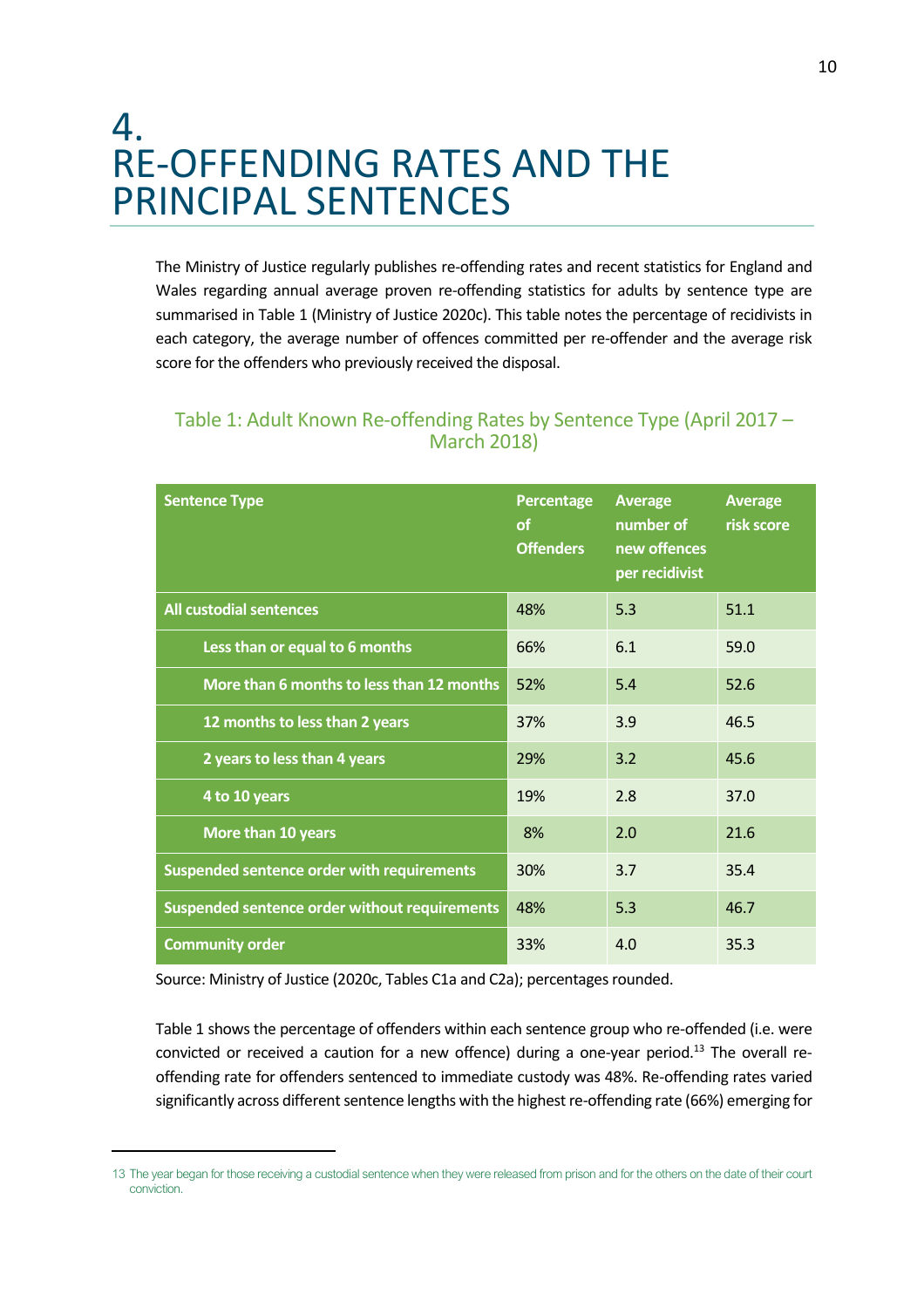those who had served the shortest sentences. The proportion of offenders re-offending then declined steadily for longer sentences, down to 8% for custodial sentences of over 10 years.

#### *Re-offending Rates Higher for Custody than Community-based Sentences*

Offenders who had served a period in custody offended at a higher rate (approximately 48%) than those sentenced to community orders (about 33%) or SSOs with requirements (30%). These latter community-based orders are more likely to be considered appropriate alternatives to short prison sentences. Re-offending occurred less often for ex-offenders who had received community orders or SSOs than for custodial sentences of less than six months (about 66%) and of six to 12 months (about 52%).

Table 1 also shows the average number of offences per re-offender in each group. For custodial sentences, the average number of new offences was highest for the shortest terms of imprisonment and then declined as the sentence length increased. Comparing averages across sentence type, a similar pattern to the re-offending rates emerged: custodial sentences were associated with a higher number of new offences than community orders and SSOs.

Table 1 summarises the average risk score for each sentence group as a whole from the OGRS. The average risk scores are consistent with the patterns in the first two columns. Those released from longer custodial sentences were evaluated at lower risk by the OGRS. This may be explained by the fact the risk assessment tool places great weight on offender age as a risk factor. Offenders who served custodial sentences were scored, on average, higher risk than offenders sentenced to community-based penalties; offenders with SSOs or community orders were assessed on average as lower risk than the custody group.

However, there is a clear contrast between SSOs with and without requirements. Re-offending rates of offenders who receive an SSO with no requirements were higher than those whose SSO had requirements attached. The former perform much more similarly to the custodial sentence group than they do to the other community-based sentence cohorts. This group has a higher risk score and, in terms of the proportion who re-offend and the average number of offences per re-offender, it performs almost identically to the overall custody cohort. The higher risk score of offenders who receive an SSO without requirements suggests that there is something fundamentally different about this group of offenders to those who receive the other community-based sentences.<sup>14</sup>

Some insight into the relationship between re-offending and sentence type emerges from studies with prisoners. Research conducted by Lievesley et al. (2018) involving repeat offenders in an English prison provides some context on those cycling in and out of short custodial sentences. These individuals tended to describe their prison terms as exemplifying their way of life in which reoffending was assumed to be inevitable. These prisoners did not see their time in custody as rehabilitative. Instead, they considered each short sentence as worsening their problems on the

<sup>14</sup> In 2019, 18% of offenders who received an SSO did not have any requirements attached to the order (Ministry of Justice (2020d, Probation 2019, Table A4.1)).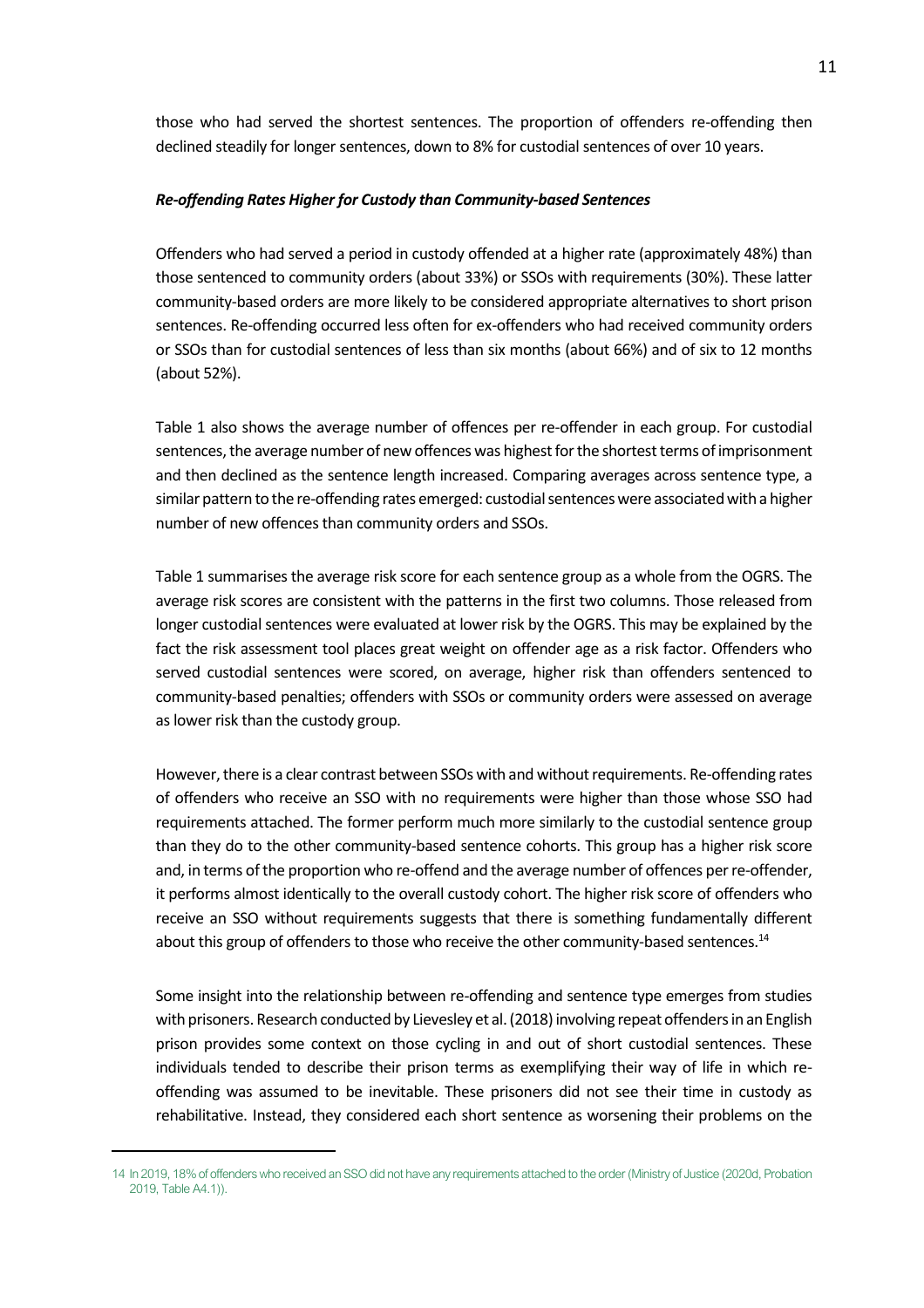outside. Criminal behaviour became their default way of meeting their needs for housing, food and drugs.

#### *Variations in Re-offending Rates*

The statistics in Table 1 do not establish whether the nature of sentence (e.g. custodial versus community-based) or the length of custody are *causes* of re-offending. Rather, the form and length of sentence may just be *correlated* (i.e. associated) with re-offending. The offenders in the multiple sentencing groups vary in risk-relevant ways, such as the types of offences committed and in their personal characteristics. Individuals sentenced to imprisonment may differ in many ways from those given community orders or SSOs – and these differences may explain the variable re-offending rates.<sup>15</sup> The lower average risk scores listed in Table 1 for community orders or SSOs compared to custodial sentences are evidence of such risk-relevant differences.

Limited evidence is available on how re-offending varies according to the type of offence, or gender and ethnicity of the offender (Ministry of Justice 2020c). For the year ending March 2018, female offenders had significantly lower re-offending rates than males. Females re-offended at a rate of 23% compared to males at 30%. Comparisons based on ethnicity categorisations revealed the following re-offending rates: White offenders (30%), Black offenders (31%), Asian offenders (24%) and other ethnicities(20%). Re-offending rates by offence type are presented in Table 2.

| <b>Offence Category</b>            | <b>Re-offending rate</b> |
|------------------------------------|--------------------------|
| <b>Sexual</b>                      | 14%                      |
| <b>Fraud</b>                       | 17%                      |
| <b>Drugs</b>                       | 25%                      |
| <b>Violence against the person</b> | 26%                      |
| <b>Criminal damage and arson</b>   | 26%                      |
| <b>Robbery</b>                     | 32%                      |
| <b>Possession of a weapon</b>      | 33%                      |
| <b>Public order</b>                | 39%                      |
| <b>Theft</b>                       | 52%                      |

#### Table 2: Adult Re-offending by Offence Type (April 2017 – March 2018)

Source: Ministry of Justice (2020c, Table A4a); percentages rounded

As noted earlier, offenders who received short custodial sentences were often convicted of lowlevel offences such as public order offences and theft. Table 2 thus provides some explanation for this finding: less serious offences (such as theft) are associated with higher re-offending rates. In

<sup>15</sup> See findings and discussion in Villettaz et al. (2015).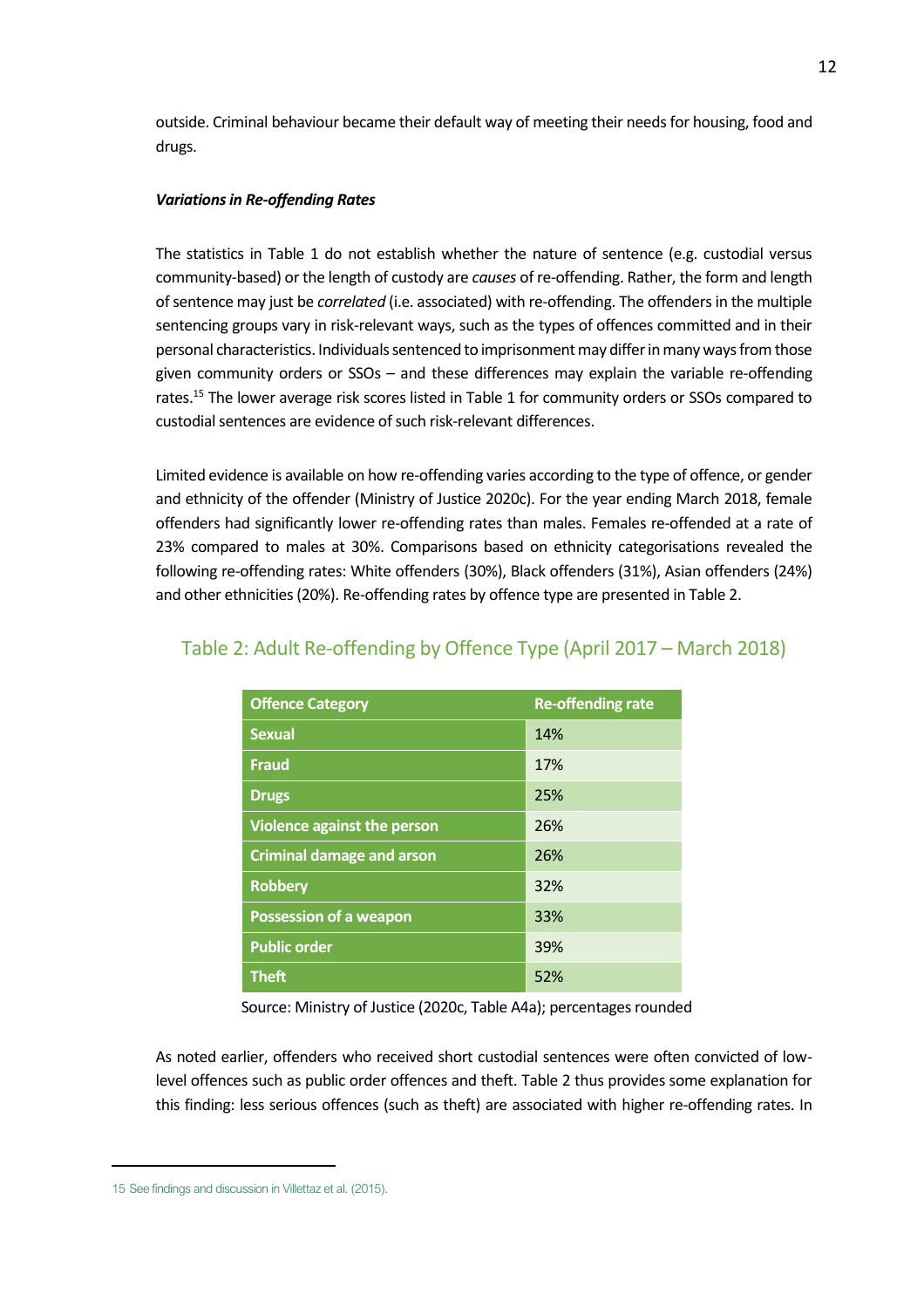contrast, the more serious types of offence that would justify lengthier custodial terms (such as sexual offences and violence against the person) are among the lower re-offending rates.

### <span id="page-12-0"></span>5. COMPARING RE-OFFENDING RATES WITH MATCHED SAMPLES

While comparing re-offending rates for different sentence types (see Table 1) yields general information on the patterns of repeat offending, such comparisons are unable to estimate the relative *effectiveness* of different forms of the penalty (e.g. custody or community order). As noted, the groups in each sentence type may vary in many respects. Thus, different re-offending rates across types of sentencing outcome may simply reflect differences in offences and offenders. For example, offenders sentenced to immediate custody are likely to have more serious criminal histories.<sup>16</sup> This would make them a higher risk to re-offend even before they begin their sentence. For this reason, it is necessary to control for factors such as the previous convictions.

To address this problem, researchers created comparable samples in order to control for any preexisting differences between offenders. Samples of individuals are matched on multiple offender and offence characteristics. This method increases the confidence that different types of sentences are related to re-offending. The trade-off with using matched samples is that not all offenders can be appropriately matched and some individuals are lost in the comparisons. Hence, the matched sample design is unable to give full re-offending rates because the comparisons between sentence types only include those offenders who could be matched. Nonetheless, the results provide further insight into how sentence types may differ with respect to re-offending outcomes for similar offenders.

#### *Comparing Short and Intermediate Custodial Sentences with Community Sanctions*

The Ministry of Justice has published several comprehensive analyses using this superior methodology. In a study of matched samples in England and Wales for 2010 (Ministry of Justice 2013),<sup>17</sup> researchers matched individuals on age, gender, offence type, offence seriousness and the number of prior offences. This study compared various sentencing types in pairs (i.e. each pair was matched on those characteristics). The differences between re-offending rates in each pair are shown in Table 3 (the group in the left-hand column of the table has a higher re-offending rate than the comparator on the right).

<sup>16</sup> A provision in the Sentencing Code (replicating an earlier provision in the Criminal Justice Act 2003) requires courts to take prior convictions into account at sentencing unless it would be unreasonable to do so.

<sup>17</sup> This study defined re-offending as any court conviction, caution, reprimand, or warning.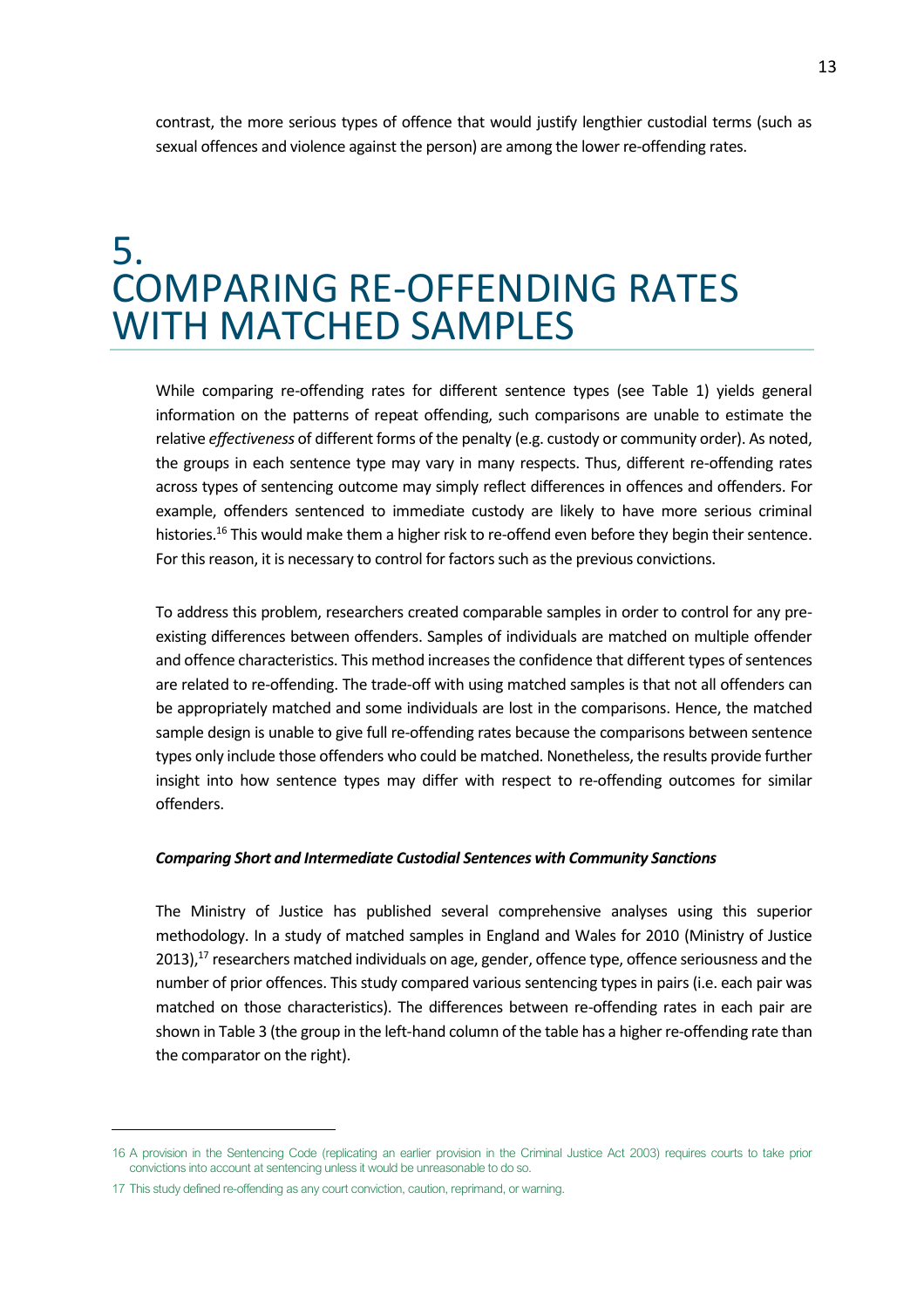| <b>Matched group pairs</b>    |           |                           | <b>Difference</b> |
|-------------------------------|-----------|---------------------------|-------------------|
| Custody < 12 months           | <b>VS</b> | Custody from 1-4 years    | $+12%$            |
| Custody < 12 months           | <b>VS</b> | <b>Community orders</b>   | $+6%$             |
| <b>Custody &lt; 12 months</b> | <b>VS</b> | Suspended sentence orders | $+9%$             |
| Custody $1-6$ months          | <b>VS</b> | Custody from 6-12 months  | $+5%$             |
| <b>Community orders</b>       | <b>VS</b> | Suspended sentence orders | $+3%$             |

#### Table 3: Re-offending Comparisons by Type of Sentence (2010)

Source: Ministry of Justice (2013); percentages rounded.

Table 3 reveals that short custodial sentences (< 12 months) were associated with higher reoffending rates, whether compared to intermediate custodial sentences of one to four years or to either a community order or SSO. Shorter custodial sentences (one to six months) had a higher reoffending rate than a custodial sentence of six to 12 months. These results suggest that a short term of imprisonment is the least effective sentence in reducing re-offending.

One possible explanation for these trends is that short prison sentences disrupt offenders' lives without allowing sufficient time for the prisoner to gain any rehabilitative benefits that custody might offer (such as rehabilitative programmes). Table 3 shows that both community orders and SSOs are associated with lower re-offending rates than short custodial sentences and that SSOs were more effective in terms of a lower likelihood of re-offending than community orders.

These findings confirm earlier research outcomes.<sup>18</sup> Mews et al. (2015) compared re-offending rates for the principal sanctions and found that short custodial sentences(< 12 months) were consistently associated with higher rates of re-offending than SSOs or community orders. These researchers had controlled for differences between offenders sentenced to the various sanctions.<sup>19</sup>

#### *Offender Characteristics and Variations by Offence Type*

Researchers have also used matched samples analysis to determine whether the differences in reoffending rates based on sentence type varied by age, ethnicity, gender, criminal history and mental health status (Hillier and Mews 2018). Their focus was upon short custodial sentences (12 months or less) compared to community orders and SSOs. In this study, short prison sentences were associated with higher rates of re-offending than community orders or SSOs (Hillier and Mews 2018). However, the relationship varied depending on the offender's criminal history. The difference in re-offending for first offenders was not statistically significant. But for those with many prior

<sup>18</sup> The advantage of a period of community supervision with requirements over imprisonment is a robust finding which has been noted since the 1960s (see Hammond 1964; Brody 1976, pp. 27-29.)

<sup>19</sup> This was accomplished by applying 'propensity score matching', described by the researchers as 'a well-tested approach to looking at impact' of different sanctions (Mews et al. 2015, p. 1).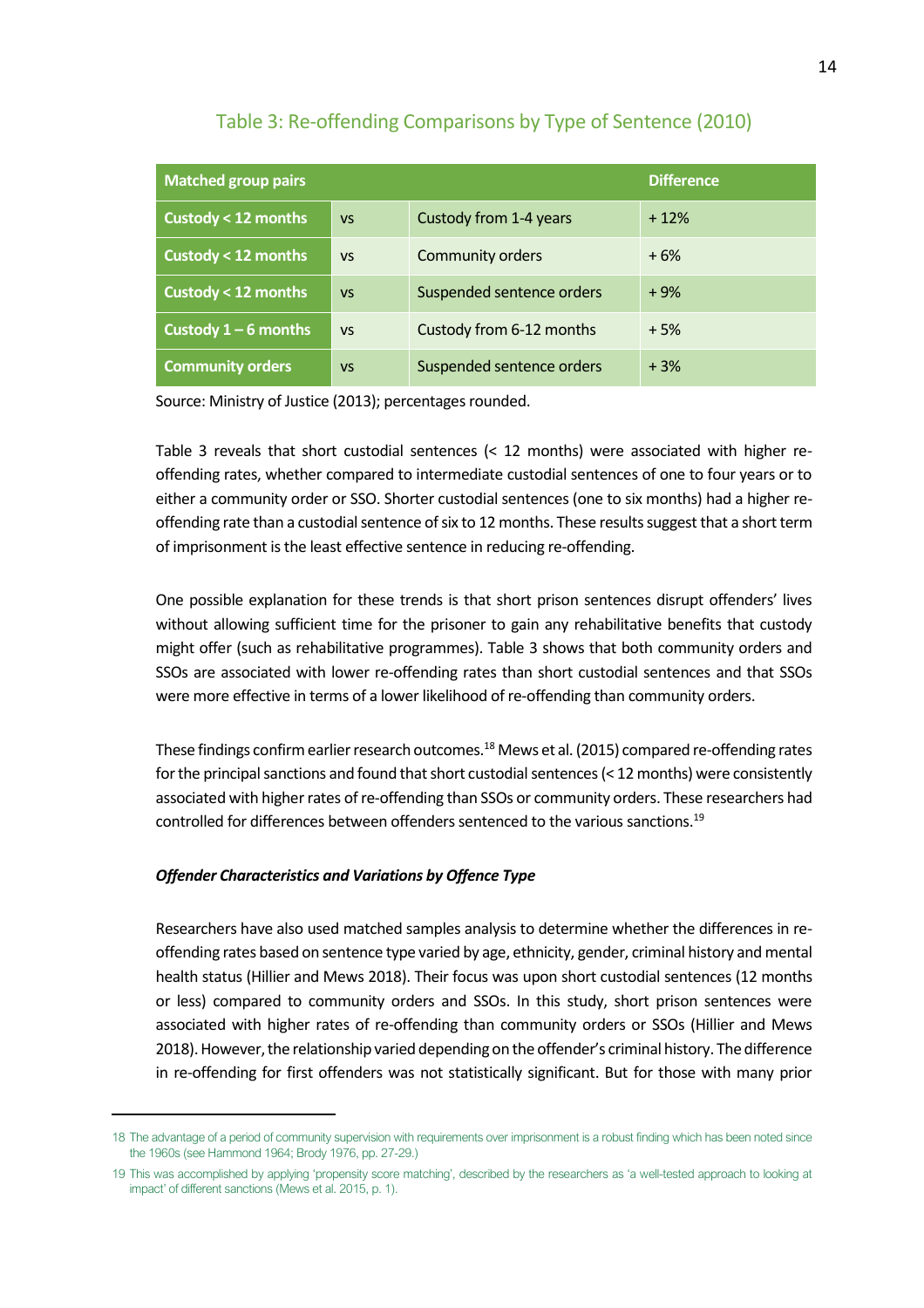offences, there was a significant decrease in re-offending rates for those given community orders or SSOs compared to short custodial sentences.

Compared to short custodial sentences, community orders or SSOs were more significantly related to lower re-offending rates for those who were younger (age 18-20) or older (over age 50). Community orders and SSOs were also related to reduced re-offending for those with severe mental health issues, after controlling for offending history. No differences were observed based on gender or ethnicity, after controlling for offending history, in re-offending rates between short custodial sentences versus the other orders. This means that reductions in re-offending for community orders and SSOs compared to short prison sentences were seen for those with similar criminal histories, regardless of gender or ethnicity.

#### *Comparing Short Custodial Sentences Plus Supervision with Community Sanctions*

The matched sample comparisons relate to a time when short custodial sentences did not include any supervision in the community upon release. The Offender Rehabilitation Act 2014 introduced a requirement for community supervision upon release with custodial sentences of less than twelve months. Thus, it is possible that the supervisory requirement may affect re-offending rates for short custodial sentences. More recently, researchers have investigated re-offending patterns with a new cohort of adult offenders whose short custodial sentencesincluded post-release supervision (Eaton and Mews 2019). These researchers created comparable groups by matching on 150 factors. Results are shown in Table 4 with the disposal in the left-hand column representing the alternative with a higher re-offending rate.

| <b>Matched group pairs</b><br><b>Difference</b> |           |                           |         |
|-------------------------------------------------|-----------|---------------------------|---------|
| Custody < 12 months                             | <b>VS</b> | <b>Community orders</b>   | $+3.7%$ |
| Custody < 12 months                             | <b>VS</b> | Suspended sentence orders | $+4.1%$ |
| <b>Community orders</b>                         | <b>VS</b> | Suspended sentence orders | $+4.2%$ |

#### Table 4: Re-offending Comparisons by Sample Type (2016)

Source: Eaton and Mews (2019, p. 16)

The results are consistent with the earlier studies. Short custodial sentences, even with supervision upon release, were associated with higher re-offending rates (about 4% higher) than community orders or SSOs. Although not shown in the table, these results occurred whether the custodial sentences were less than three, six, or 12 months (Eaton and Mews 2019). In this new study, community orders were associated with a higher re-offending rate than SSOs.

It is not possible to determine whether the introduction of the supervision requirement for short custodial sentences had any impact on re-offending rates by comparing results between Table 3 (pre-supervision requirement) and Table 4 (post-supervision requirement). Between the study dates, the Ministry of Justice changed the data used to compile re-offending statistics and various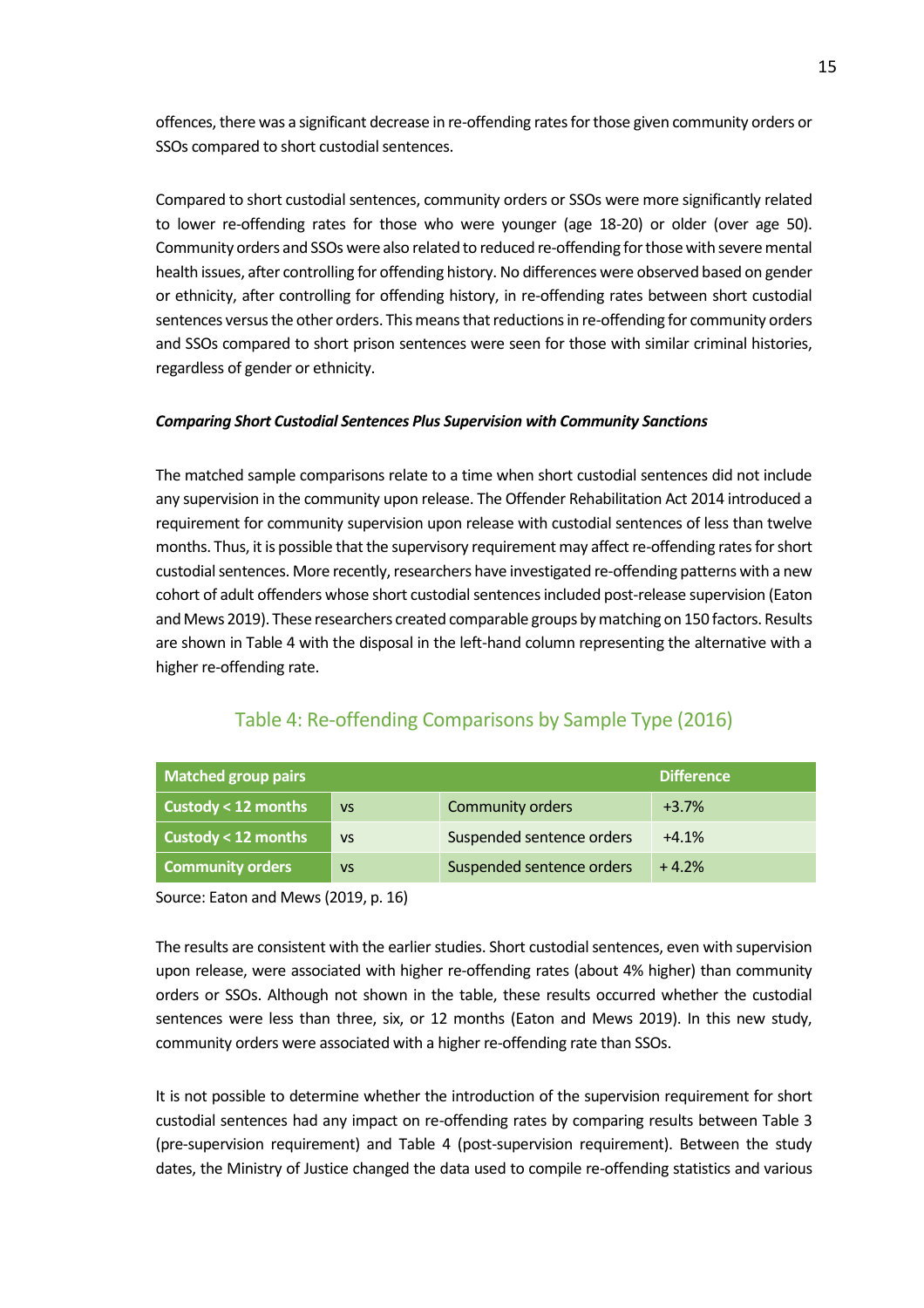other reforms in managing offenders were implemented. This may have affected the results. Amidst these various adjustments, it was not possible to isolate the effect of the introduction of a supervision component.

#### *Similar Findings from Other Countries*

For comparison purposes, it is of interest to look at the relative re-offending rates in a related jurisdiction. In Scotland, the re-offending rate for those released after a custodial sentence was about 41% (Justice Directorate 2020). In contrast, the re-offending rate for what are referred to in Scotland as community payback orders (a form of community order with requirements attached) was lower -- at about 29%. As with England and Wales, the longer the prison sentence, the less likely the individuals were to re-offend. Scottish officials offer an explanation: 'Short custodial sentences have higher reconvictions than longer sentences. This is largely because offenders who are given shorter sentences commit relatively less serious crimes such as shoplifting and tend to commit more of these crimes than those committing more serious crimes and so they are reconvicted more often' (Justice Directorate 2020, p. 6).

Overall, these various studies in England and Wales and in Scotland that reveal higher re-offending rates for short term custody over community sanctions are consistent with research in other parts of the world (Villettaz et al. 2015; Zara and Farrington 2016). For instance, Dutch researchers also recorded higher re-offending rates for custodial sentences than suspended sentences (Aarten et al. 2015; see also Mears and Cochran 2018; Lulham et al. 2009).

### <span id="page-15-0"></span>6. RESEARCH PRIORITIES

Reducing re-offending is only one of five primary sentencing objectives in England and Wales. Nevertheless, it is vital that sentencing options contribute to reducing offending in the most costeffective way. The research consensus suggests that short term prison sentences are not a costeffective means of reducing re-offending. Beyond this conclusion, several areas of interest remain to be addressed.

First, when imposing community orders or SSOs, sentencers may select from a range of requirements. Yet little is known about the relative effectiveness of different requirements or the ways that different requirements interact. If researchers could establish which specific requirements, or combinations of requirements, contributed most to reducing re-offending, this information would be of great use to sentencers. It would also be helpful if researchers could establish why offenders sentenced to an SSO without requirements re-offend at a rate that is very similar to those who receive an immediate custodial sentence (and much more frequently than those receiving other community-based sentences). This may be caused by the types of offender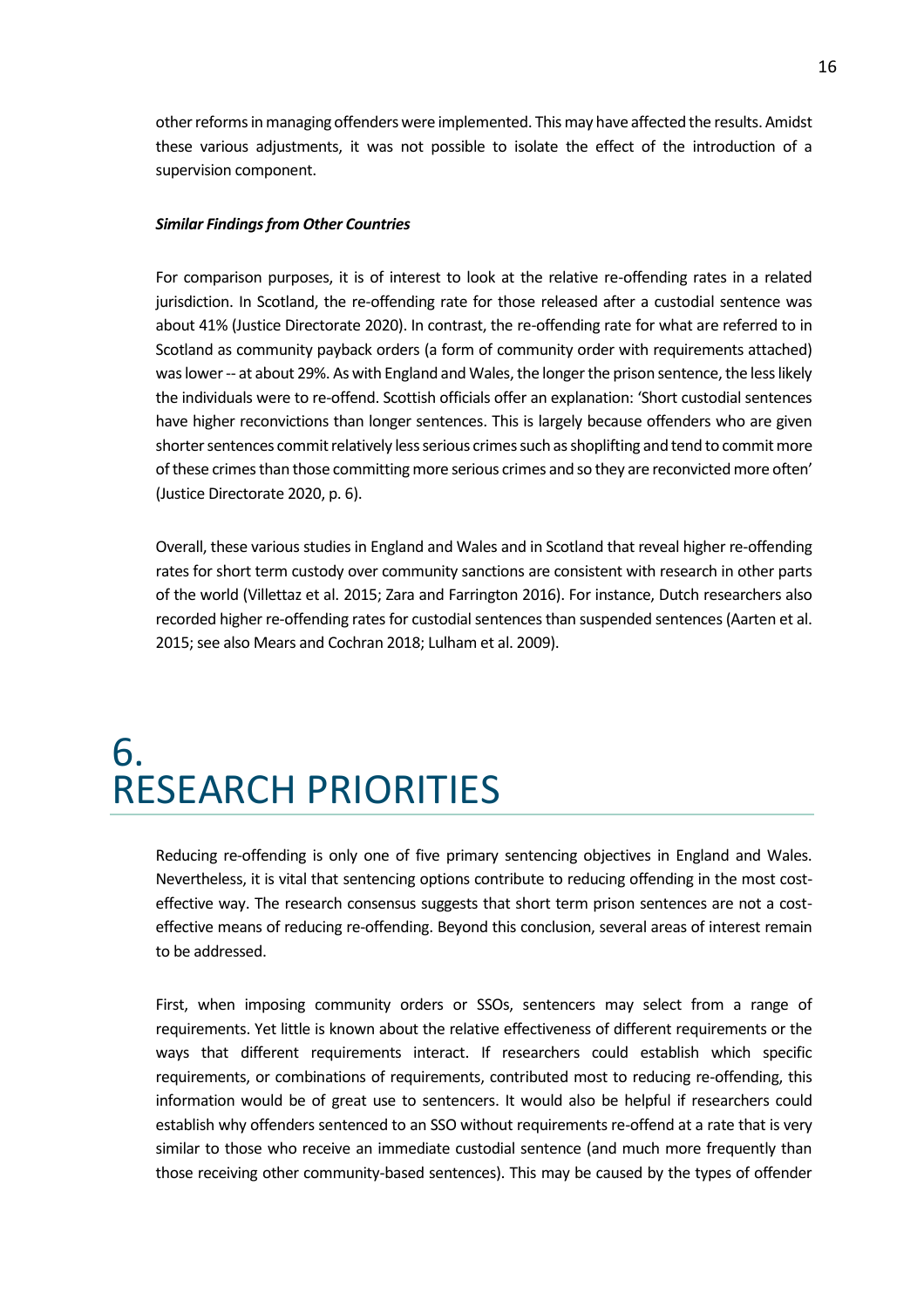who receive this particular disposal or by an inherent flaw in this type of sentence, or some other reason.

Second, more research is needed upon the effectiveness of the SSO. The volume of these orders has increased dramatically over the past 15 years.<sup>20</sup> Again, research to date has demonstrated the costeffective nature of this form of custodial sentence, relative to immediate terms of custody. What is needed now is a better understanding of the factors explaining the relative success of SSOs and the optimal periods during which a sentence is suspended. Finally, moving beyond the question of relative effectiveness in reducing offending, it would be worth exploring public reaction to the use of SSOs. 21

Third, many other jurisdictions employ intensive community-based orders which are designed to be as punitive as a short term of imprisonment. The recent White Paper proposes to introduce such a high-end supplement to improve the scope of community orders.<sup>22</sup> The proposal is similar to sanctions in other jurisdictions, such as the Intensive Correction Order and the Community Corrections Order in Australia or the Conditional Sentence of Imprisonment in Canada (see Maxwell (2017) and Roberts and Cole (2020)). These sanctions permit the offender to reside in the community, but only subject to very restrictive conditions, including a curfew and possibly electronic monitoring. Breach of these conditions should result in committal to custody. Both sentences were created to offer courts a plausible alternative to imposing a relatively short term of institutional imprisonment.

The research on these sanctions is limited, but generally finds that such intensive orders perform better than prison in reducing re-offending. For example, Wang and Poynton (2017) report a significantly greater reduction in re-offending for offenders sentenced to an Intensive Correction Order compared with offenders who received a prison sentence of up to 24 months.

Finally, Sentencing Commissions and Councils in other countries have published comprehensive reviews of the effectiveness of the sanctions in their jurisdiction (e.g. Gelb et al. 2019). A similar exercise is long overdue in England and Wales. While the Ministry of Justice has published a number of reports examining select disposals, a more comprehensive, comparative exercise, in conjunction with the Sentencing Council would provide courts with useful information on the crime preventive effectiveness of the sanctions they deploy.

<sup>20</sup> The increase in the use of SSOs since 2005 represents the most dramatic shift in sentencing practices in England and Wales in decades (for discussion, see Irwin-Rogers and Roberts, 2019).

<sup>21</sup> Research could explore the extent to which the public is aware of the nature of SSOs and whether there is public support for, or opposition to, the expanded use of this form of custodial sentence.

<sup>22</sup> The Centre for Social Justice recently proposed a new custodial sentence called the Intensive Control and Rehabilitation Order (ICRO). This sanction would be served wholly in the community with the offender being subject to electronic monitoring, curfew monitoring and regular periodic reviews by a court; See [https://www.centreforsocialjustice.org.uk/library/sentencing-in-the-dock-the-case-for-a-new](https://www.centreforsocialjustice.org.uk/library/sentencing-in-the-dock-the-case-for-a-new-sentence-in-the-criminal-courts-of-england-and-wales)[sentence-in-the-criminal-courts-of-england-and-wales.](https://www.centreforsocialjustice.org.uk/library/sentencing-in-the-dock-the-case-for-a-new-sentence-in-the-criminal-courts-of-england-and-wales)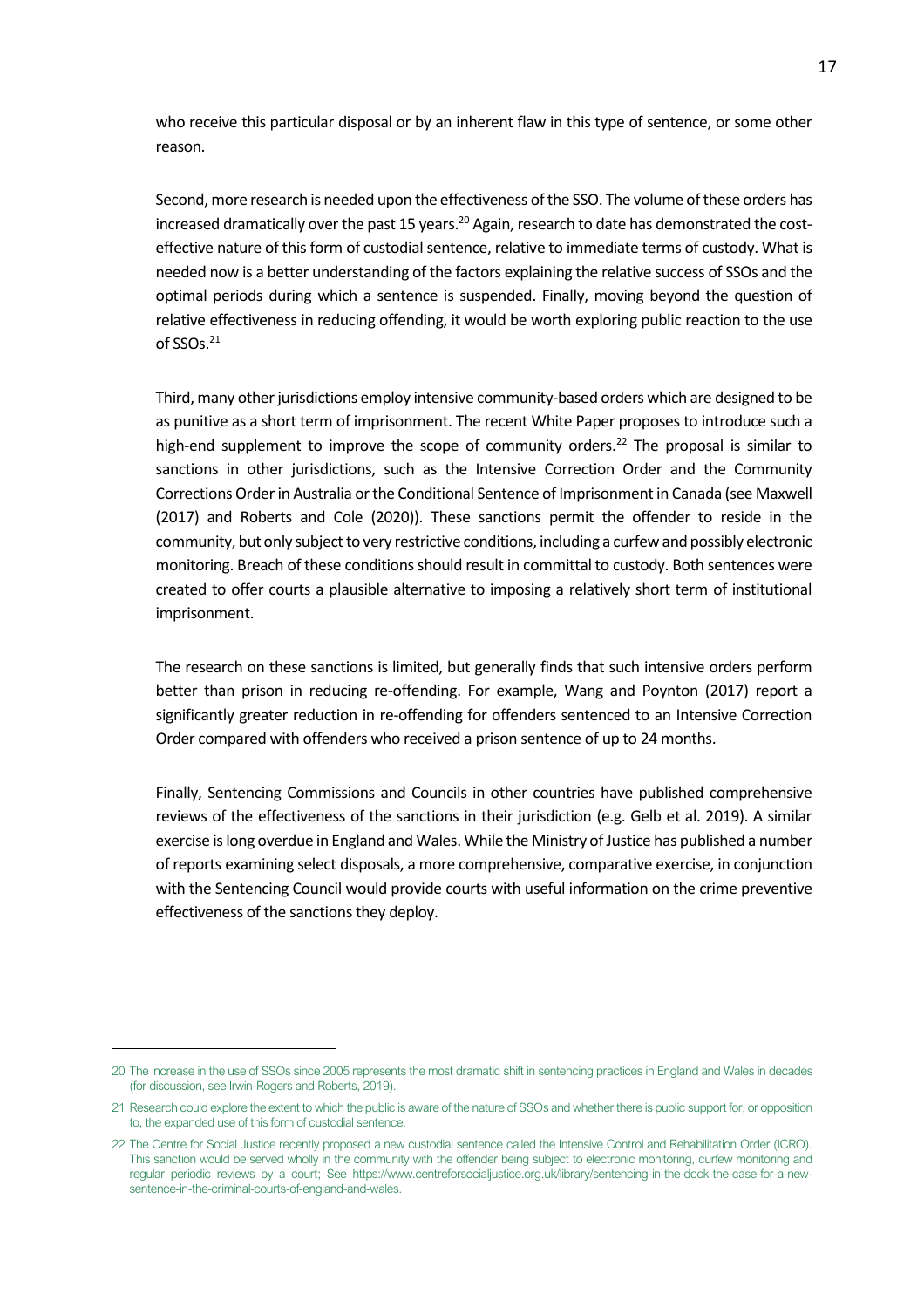### <span id="page-17-0"></span>7. SUMMARY AND CONCLUSION

Different types of sentences (e.g. custodial or community-based) are associated with different rates of re-offending. Longer custodial terms are associated with progressively lower re-offending rates. This is likely to be explained in part by the ageing of the longer serving prisoners. Short term custody (with or without supervision on release) is linked to higher re-offending rates than either community orders or SSOs. The studies were not able to show whether the introduction of supervision to offenders released after custodial sentences of less than twelve months was effective or not because differences in how data were collected preclude such comparisons. In turn, community orders with requirements were associated with higher re-offending rates than those receiving SSOs. Overall, these findings with respect to re-offending with different sentence types were consistent across gender and ethnicity. Ultimately, this research suggests that the selection of a sentence does make a difference with respect to the likelihood of re-offending.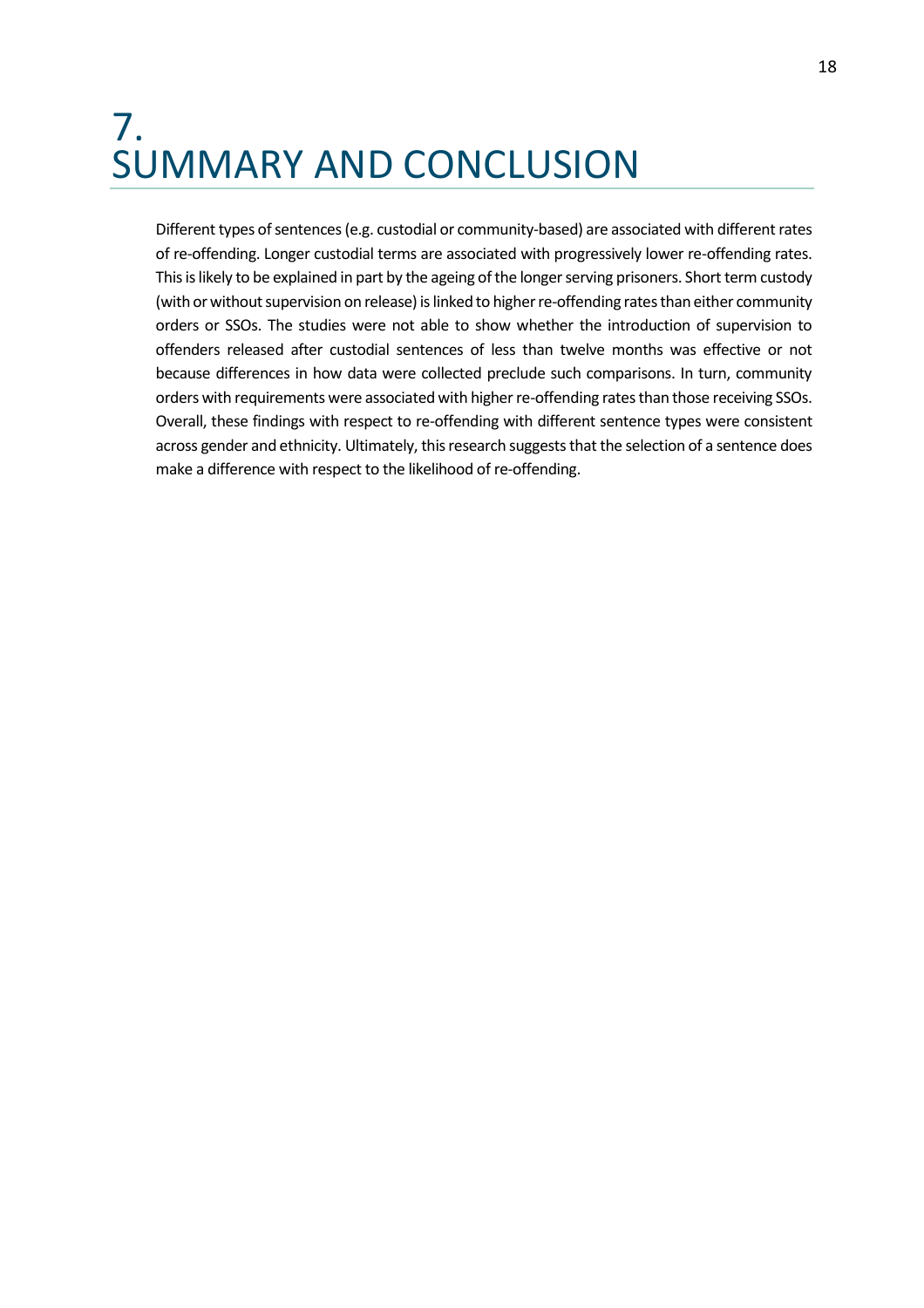### <span id="page-18-0"></span>**REFERENCES**

Aarten, P.G., Denkers, A., Borgers, M.J. and van der Laan, P.H. (2015) 'Reconviction rates after suspended sentences: Comparison of the effects of different types of suspended sentences on reconviction in the Netherlands', *International Journal of Offender Therapy and Comparative Criminology*, 59: 143-158.

Abramovaite, J., Bandyopadhyay, S., Bhattacharya, S. and Cowen, N. (2018) 'Alternatives to custody: Evidence from police force areas in England and Wales', *British Journal of Criminology*, 59: 800-822.

Brody, S. (1976) *The Effectiveness of Sentencing – a review of the literature*. Home Office Research Study No. 35. London: HMSO.

Buckland, R. (2020) *Lord Chancellor's speech: White paper launch – A Smarter Approach to Sentencing*. Available at: [https://www.gov.uk/governm](https://www.gov.uk/government/speeches/lord-chancellors-speech-white-paper-launch-a-smarter-approach-to-sentencing) [ent/speeches/lord](https://www.gov.uk/government/speeches/lord-chancellors-speech-white-paper-launch-a-smarter-approach-to-sentencing)[chancellors-speech-white](https://www.gov.uk/government/speeches/lord-chancellors-speech-white-paper-launch-a-smarter-approach-to-sentencing)[paper-launch-a-smarter](https://www.gov.uk/government/speeches/lord-chancellors-speech-white-paper-launch-a-smarter-approach-to-sentencing)[approach-to-sentencing](https://www.gov.uk/government/speeches/lord-chancellors-speech-white-paper-launch-a-smarter-approach-to-sentencing)

Cracknell, M. (2018) 'Postrelease reforms for short prison sentences: Relegitimising and widening the net of punishment', *Probation Journal*, 65: 302- 315.

Eaton, G. and Mews, A. (2019) *The Impact of Short Custodial Sentences, Community Orders and Suspended Orders on Reoffending*. Available at: [https://assets.publishing.servic](https://assets.publishing.service.gov.uk/government/uploads/system/uploads/attachment_data/file/814177/impact-short-custodial-sentences.pdf) [e.gov.uk/government/uploads](https://assets.publishing.service.gov.uk/government/uploads/system/uploads/attachment_data/file/814177/impact-short-custodial-sentences.pdf) [/system/uploads/attachment\\_](https://assets.publishing.service.gov.uk/government/uploads/system/uploads/attachment_data/file/814177/impact-short-custodial-sentences.pdf) [data/file/814177/impact](https://assets.publishing.service.gov.uk/government/uploads/system/uploads/attachment_data/file/814177/impact-short-custodial-sentences.pdf)[short-custodial-sentences.pdf](https://assets.publishing.service.gov.uk/government/uploads/system/uploads/attachment_data/file/814177/impact-short-custodial-sentences.pdf)

Gelb, K., Stobbs, N. and Hogg, R. (2019) *Community-based sentencing orders and parole: A review of literature and evaluations across jurisdictions*. Available at: [https://www.sentencingcounci](https://www.sentencingcouncil.qld.gov.au/__data/assets/pdf_file/0003/615018/edited-final-literature-review.pdf) [l.qld.gov.au/\\_\\_data/assets/pdf](https://www.sentencingcouncil.qld.gov.au/__data/assets/pdf_file/0003/615018/edited-final-literature-review.pdf) [\\_file/0003/615018/edited](https://www.sentencingcouncil.qld.gov.au/__data/assets/pdf_file/0003/615018/edited-final-literature-review.pdf)[final-literature-review.pdf](https://www.sentencingcouncil.qld.gov.au/__data/assets/pdf_file/0003/615018/edited-final-literature-review.pdf)

Hammond, W. (1964) *The Sentence of the Court. A* 

*Handbook for Courts on the Treatment of Offenders.* London: HMSO.

Hillier, J. and Mews, A. (2018) *Do Offender Characteristics Affect the Impact of Short Custodial Sentences and Court Orders on Re-offending?* Available at [https://assets.publishing.servic](https://assets.publishing.service.gov.uk/government/uploads/system/uploads/attachment_data/file/706597/do-offender-characteristics-affect-the-impact-of-short-custodial-sentences.pdf) [e.gov.uk/government/uploads](https://assets.publishing.service.gov.uk/government/uploads/system/uploads/attachment_data/file/706597/do-offender-characteristics-affect-the-impact-of-short-custodial-sentences.pdf) [/system/uploads/attachment\\_](https://assets.publishing.service.gov.uk/government/uploads/system/uploads/attachment_data/file/706597/do-offender-characteristics-affect-the-impact-of-short-custodial-sentences.pdf) [data/file/706597/do-offender](https://assets.publishing.service.gov.uk/government/uploads/system/uploads/attachment_data/file/706597/do-offender-characteristics-affect-the-impact-of-short-custodial-sentences.pdf)[characteristics-affect-the](https://assets.publishing.service.gov.uk/government/uploads/system/uploads/attachment_data/file/706597/do-offender-characteristics-affect-the-impact-of-short-custodial-sentences.pdf)[impact-of-short-custodial](https://assets.publishing.service.gov.uk/government/uploads/system/uploads/attachment_data/file/706597/do-offender-characteristics-affect-the-impact-of-short-custodial-sentences.pdf)[sentences.pdf](https://assets.publishing.service.gov.uk/government/uploads/system/uploads/attachment_data/file/706597/do-offender-characteristics-affect-the-impact-of-short-custodial-sentences.pdf)

Howard, P. (2018) 'Offender Group Reconviction Scale" in J. P. Singh et al. (eds) *The Handbook of Recidivism Risk/Needs Assessment Tools*. Hoboken, NJ: Wiley Blackwell Press.

Irwin-Rogers, K. and Roberts, J.V. (2019) **'**Swimming against the Tide: The Suspended Sentence Order in England and Wales, 2000-2017', *Law and Contemporary Problems,* 82: 137-162.

Justice Directorate (2020) *Reconviction Rates in Scotland: 2017-2018 Offender Cohort*. Available at:

[https://www.gov.scot/publicat](https://www.gov.scot/publications/reconviction-rates-scotland-2017-18-offender-cohort/pages/1/) [ions/reconviction-rates](https://www.gov.scot/publications/reconviction-rates-scotland-2017-18-offender-cohort/pages/1/)[scotland-2017-18-offender](https://www.gov.scot/publications/reconviction-rates-scotland-2017-18-offender-cohort/pages/1/)[cohort/pages/1/](https://www.gov.scot/publications/reconviction-rates-scotland-2017-18-offender-cohort/pages/1/)

Kleck, G. and Sever, B. (2018) *Punishment and Crime*. London: Routledge.

Lievesley, R., Winder, B., Norman, C. and Banyard, P. (2018) 'A Life Sentence in Instalments: A Qualitative Analysis of Repeat Offending Among Short-Sentenced Offenders', *Victims and Offenders*, 13(3): 409-426.

Lulham R., Weatherburn, D. and Bartels, L. (2009) 'The recidivism of offenders given suspended sentences: a comparison with full-time imprisonment', *Contemporary Issues in Criminal Justice*, Number 139.

Mann, R. and Bermingham, R. (2020) 'Non-custodial sentences', *Postnote*, 613. London: Parliamentary Office of Science and Technology. Available at: [https://researchbriefings.parli](https://researchbriefings.parliament.uk/ResearchBriefing/Summary/POST-PN-0613)

#### [ament.uk/ResearchBriefing/Su](https://researchbriefings.parliament.uk/ResearchBriefing/Summary/POST-PN-0613) [mmary/POST-PN-0613](https://researchbriefings.parliament.uk/ResearchBriefing/Summary/POST-PN-0613)

Maxwell, C. (2017) 'Noncustodial Dispositions and the Politics of Sentencing', *Criminal Law Forum* 28, 541- 561 (2017).

Mears, D.P. and Cochran J.C. (2018) 'Progressively tougher sanctioning and recidivism: Assessing the effects of different types of sanctions', *Journal of Research in Crime and Delinquency*, 55: 194-241.

Mews, A., Hillier, J., McHugh, M. and Coxon, C. (2015) *The impact of short custodial sentences, community orders and suspended sentence orders on re-offending*. Available at:

[https://assets.publishing.servic](https://assets.publishing.service.gov.uk/government/uploads/system/uploads/attachment_data/file/399389/impact-of-short-custodial-sentences-on-reoffending.PDF) [e.gov.uk/government/uploads](https://assets.publishing.service.gov.uk/government/uploads/system/uploads/attachment_data/file/399389/impact-of-short-custodial-sentences-on-reoffending.PDF) [/system/uploads/attachment\\_](https://assets.publishing.service.gov.uk/government/uploads/system/uploads/attachment_data/file/399389/impact-of-short-custodial-sentences-on-reoffending.PDF) [data/file/399389/impact-of](https://assets.publishing.service.gov.uk/government/uploads/system/uploads/attachment_data/file/399389/impact-of-short-custodial-sentences-on-reoffending.PDF)[short-custodial-sentences-on](https://assets.publishing.service.gov.uk/government/uploads/system/uploads/attachment_data/file/399389/impact-of-short-custodial-sentences-on-reoffending.PDF)[reoffending.PDF](https://assets.publishing.service.gov.uk/government/uploads/system/uploads/attachment_data/file/399389/impact-of-short-custodial-sentences-on-reoffending.PDF)

Ministry of Justice (2013) *Compendium of Re-offending Statistics and Analysis*. Available at:

[https://www.gov.uk/governm](https://www.gov.uk/government/statistics/2013-compendium-of-re-offending-statistics-and-analysis) [ent/statistics/2013](https://www.gov.uk/government/statistics/2013-compendium-of-re-offending-statistics-and-analysis) [compendium-of-re-offending](https://www.gov.uk/government/statistics/2013-compendium-of-re-offending-statistics-and-analysis)[statistics-and-analysis](https://www.gov.uk/government/statistics/2013-compendium-of-re-offending-statistics-and-analysis)

Ministry of Justice (2020a) *Criminal Justice Statistics Quarterly, England and Wales, April 2019 to March 2020*. Available at:

[https://assets.publishing.servic](https://assets.publishing.service.gov.uk/government/uploads/system/uploads/attachment_data/file/910530/criminal-justice-statistics-quarterly-march-2020.pdf) [e.gov.uk/government/uploads](https://assets.publishing.service.gov.uk/government/uploads/system/uploads/attachment_data/file/910530/criminal-justice-statistics-quarterly-march-2020.pdf) [/system/uploads/attachment\\_](https://assets.publishing.service.gov.uk/government/uploads/system/uploads/attachment_data/file/910530/criminal-justice-statistics-quarterly-march-2020.pdf) [data/file/910530/criminal](https://assets.publishing.service.gov.uk/government/uploads/system/uploads/attachment_data/file/910530/criminal-justice-statistics-quarterly-march-2020.pdf)[justice-statistics-quarterly](https://assets.publishing.service.gov.uk/government/uploads/system/uploads/attachment_data/file/910530/criminal-justice-statistics-quarterly-march-2020.pdf)[march-2020.pdf](https://assets.publishing.service.gov.uk/government/uploads/system/uploads/attachment_data/file/910530/criminal-justice-statistics-quarterly-march-2020.pdf)

Ministry of Justice (2020b) *A Smarter Approach to Sentencing*. Available at: [https://assets.publishing.servic](https://assets.publishing.service.gov.uk/government/uploads/system/uploads/attachment_data/file/918187/a-smarter-approach-to-sentencing.pdf) [e.gov.uk/government/uploads](https://assets.publishing.service.gov.uk/government/uploads/system/uploads/attachment_data/file/918187/a-smarter-approach-to-sentencing.pdf) [/system/uploads/attachment\\_](https://assets.publishing.service.gov.uk/government/uploads/system/uploads/attachment_data/file/918187/a-smarter-approach-to-sentencing.pdf) [data/file/918187/a-smarter](https://assets.publishing.service.gov.uk/government/uploads/system/uploads/attachment_data/file/918187/a-smarter-approach-to-sentencing.pdf)[approach-to-sentencing.pdf](https://assets.publishing.service.gov.uk/government/uploads/system/uploads/attachment_data/file/918187/a-smarter-approach-to-sentencing.pdf)

Ministry of Justice (2020c) *Proven Re-offending Tables (annual average), January 2018 to March 2018*. Available at:

[https://www.gov.uk/governm](https://www.gov.uk/government/statistics/proven-reoffending-statistics-january-to-march-2018) [ent/statistics/proven](https://www.gov.uk/government/statistics/proven-reoffending-statistics-january-to-march-2018)[reoffending-statistics-january](https://www.gov.uk/government/statistics/proven-reoffending-statistics-january-to-march-2018)[to-march-2018](https://www.gov.uk/government/statistics/proven-reoffending-statistics-january-to-march-2018)

Ministry of Justice (2020d) *Offender Management*